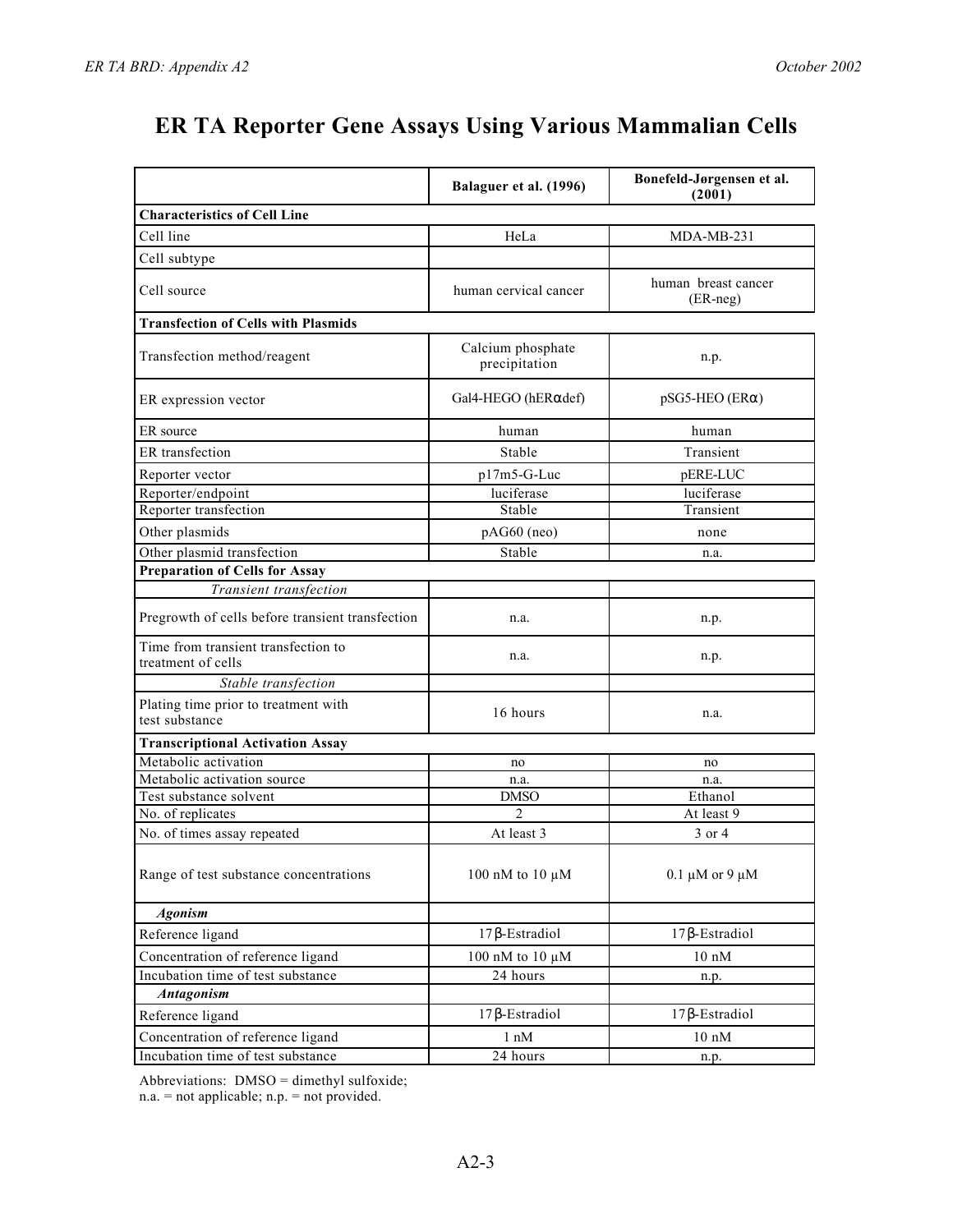|                                                           | <b>Connor et al. (1997)</b> | Gaido et al. (1999)   |
|-----------------------------------------------------------|-----------------------------|-----------------------|
| <b>Characteristics of Cell Line</b>                       |                             |                       |
| Cell line                                                 | HeLa                        | HeLa                  |
| Cell subtype                                              |                             |                       |
|                                                           |                             |                       |
| Cell source                                               | human cervical cancer       | human cervical cancer |
| <b>Transfection of Cells with Plasmids</b>                |                             |                       |
| Transfection method/reagent                               | n.p.                        | Superfect             |
| ER expression vector                                      | Gal4-HEGO (hER def)         | hER (undefined)       |
| ER source                                                 | human                       | human                 |
| ER transfection                                           | Stable                      | Transient             |
| Reporter vector                                           | $17m5-G-Luc$                | vtERE-Luc             |
| Reporter/endpoint                                         | luciferase                  | luciferase            |
| Reporter transfection                                     | Stable                      | Transient             |
| Other plasmids                                            | none                        | pCMV- -gal            |
| Other plasmid transfection                                | n.a.                        | Transient             |
| <b>Preparation of Cells for Assay</b>                     |                             |                       |
| Transient transfection                                    |                             |                       |
| Pregrowth of cells before transient transfection          | n.a.                        | n.p.                  |
| Time from transient transfection to<br>treatment of cells | n.a.                        | n.p.                  |
| Stable transfection                                       |                             |                       |
| Plating time prior to treatment with<br>test substance    | 16 hours                    | n.a.                  |
| <b>Transcriptional Activation Assay</b>                   |                             |                       |
| Metabolic activation                                      | no                          | no                    |
| Metabolic activation source                               | n.a.                        | n.a.                  |
| Test substance solvent                                    | <b>DMSO</b>                 | <b>DMSO</b>           |
| No. of replicates                                         | 4                           | 3                     |
| No. of times assay repeated                               | At least 3                  | $3$ to $4$            |
| Range of test substance concentrations                    | 100 nM to 10 $\mu$ M        | 1 pM to 1 $\mu$ M     |
| <b>Agonism</b>                                            |                             |                       |
| Reference ligand                                          | 17 -Estradiol               | 17 -Estradiol         |
| Concentration of reference ligand                         | $1 \text{ nM}$              | 1 pM to 100 nM        |
| Incubation time of test substance                         | 24 hours                    | 24 hours              |
| Antagonism                                                |                             |                       |
| Reference ligand                                          | 17 -Estradiol               | 17 -Estradiol         |
| Concentration of reference ligand                         | 1 nM                        | n.p.                  |
| Incubation time of test substance                         | 24 hours                    | 24 hours              |

Abbreviations: DMSO = dimethyl sulfoxide;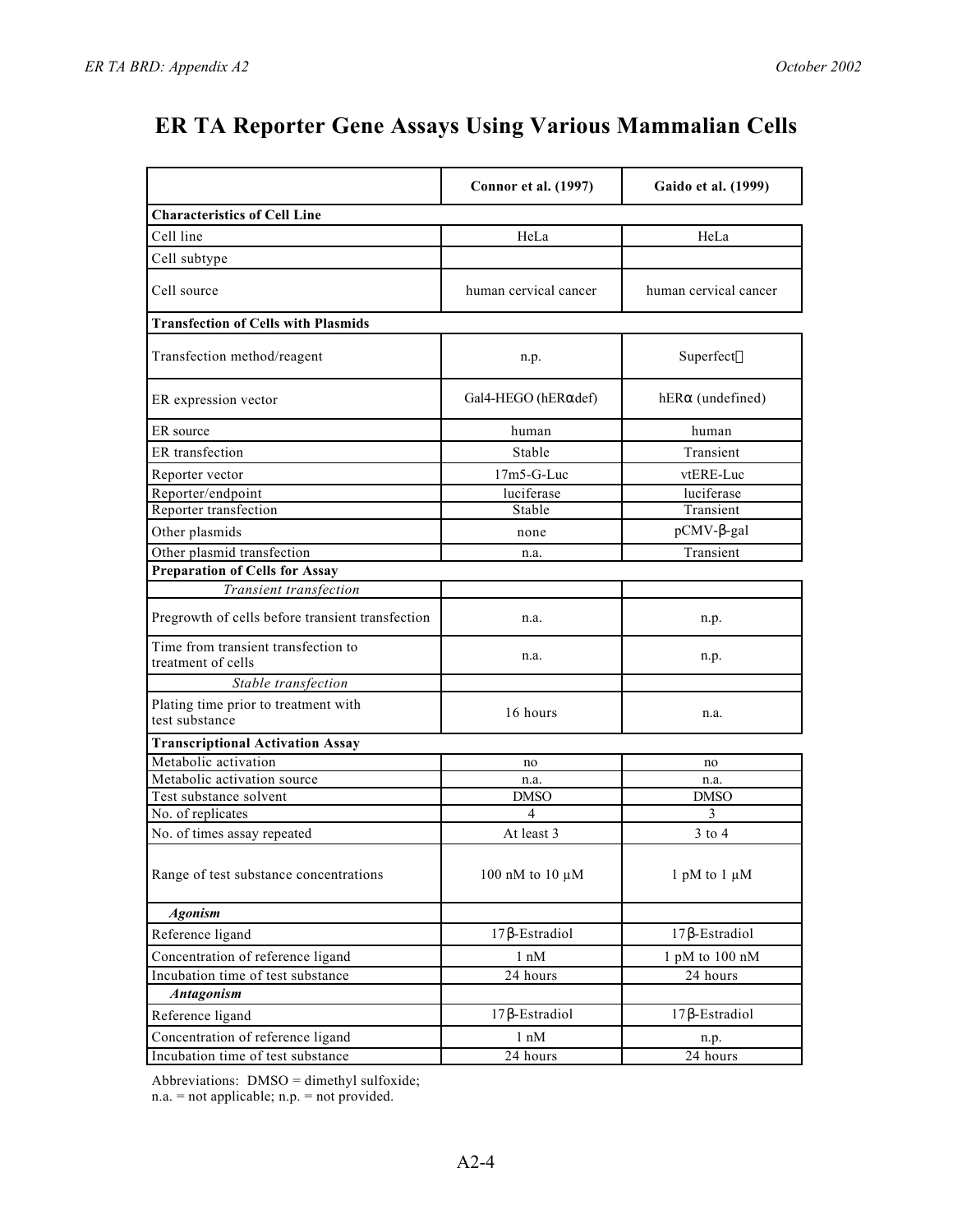|                                                           | Gaido et al. (1999)   | Gaido et al. (1999)    |
|-----------------------------------------------------------|-----------------------|------------------------|
| <b>Characteristics of Cell Line</b>                       |                       |                        |
| Cell line                                                 | HeLa                  | HepG <sub>2</sub>      |
| Cell subtype                                              |                       |                        |
| Cell source                                               | human cervical cancer | human liver tumor      |
| <b>Transfection of Cells with Plasmids</b>                |                       |                        |
| Transfection method/reagent                               | Superfect             | Superfect              |
| ER expression vector                                      | hER (undefined)       | hER (undefined)        |
| ER source                                                 | human                 | human                  |
| ER transfection                                           | Transient             | Transient              |
| Reporter vector                                           | vtERE-Luc             | C3-Luc or MMTV-Luc     |
| Reporter/endpoint                                         | luciferase            | luciferase             |
| Reporter transfection                                     | Transient             | Transient              |
| Other plasmids                                            | pCMV- -gal            | pCMV- -gal             |
| Other plasmid transfection                                | Transient             | Transient              |
| <b>Preparation of Cells for Assay</b>                     |                       |                        |
| Transient transfection                                    |                       |                        |
| Pregrowth of cells before transient transfection          | n.p.                  | Overnight              |
| Time from transient transfection to<br>treatment of cells | n.p.                  | n.p.                   |
| Stable transfection                                       |                       |                        |
| Plating time prior to treatment with<br>test substance    | n.a.                  | n.a.                   |
| <b>Transcriptional Activation Assay</b>                   |                       |                        |
| Metabolic activation                                      | no                    | no                     |
| Metabolic activation source                               | n.a.                  | n.a.                   |
| Test substance solvent                                    | <b>DMSO</b>           | <b>DMSO</b>            |
| No. of replicates                                         | 3                     | 3                      |
| No. of times assay repeated                               | $3$ to $4$            | 3 or 4                 |
| Range of test substance concentrations                    | 1 pM to 1 $\mu$ M     | $0.1$ nM to $10 \mu$ M |
| <b>Agonism</b>                                            |                       |                        |
| Reference ligand                                          | 17 -Estradiol         | 17 -Estradiol          |
| Concentration of reference ligand                         | 1 pM to 100 nM        | 10 pM to 100 nM        |
| Incubation time of test substance                         | 24 hours              | 24 hours               |
| <b>Antagonism</b>                                         |                       |                        |
| Reference ligand                                          | -Estradiol<br>17      | 17 -Estradiol          |
| Concentration of reference ligand                         | n.p.                  | n.p.                   |
| Incubation time of test substance                         | 24 hours              | 24 hours               |

Abbreviations: DMSO = dimethyl sulfoxide;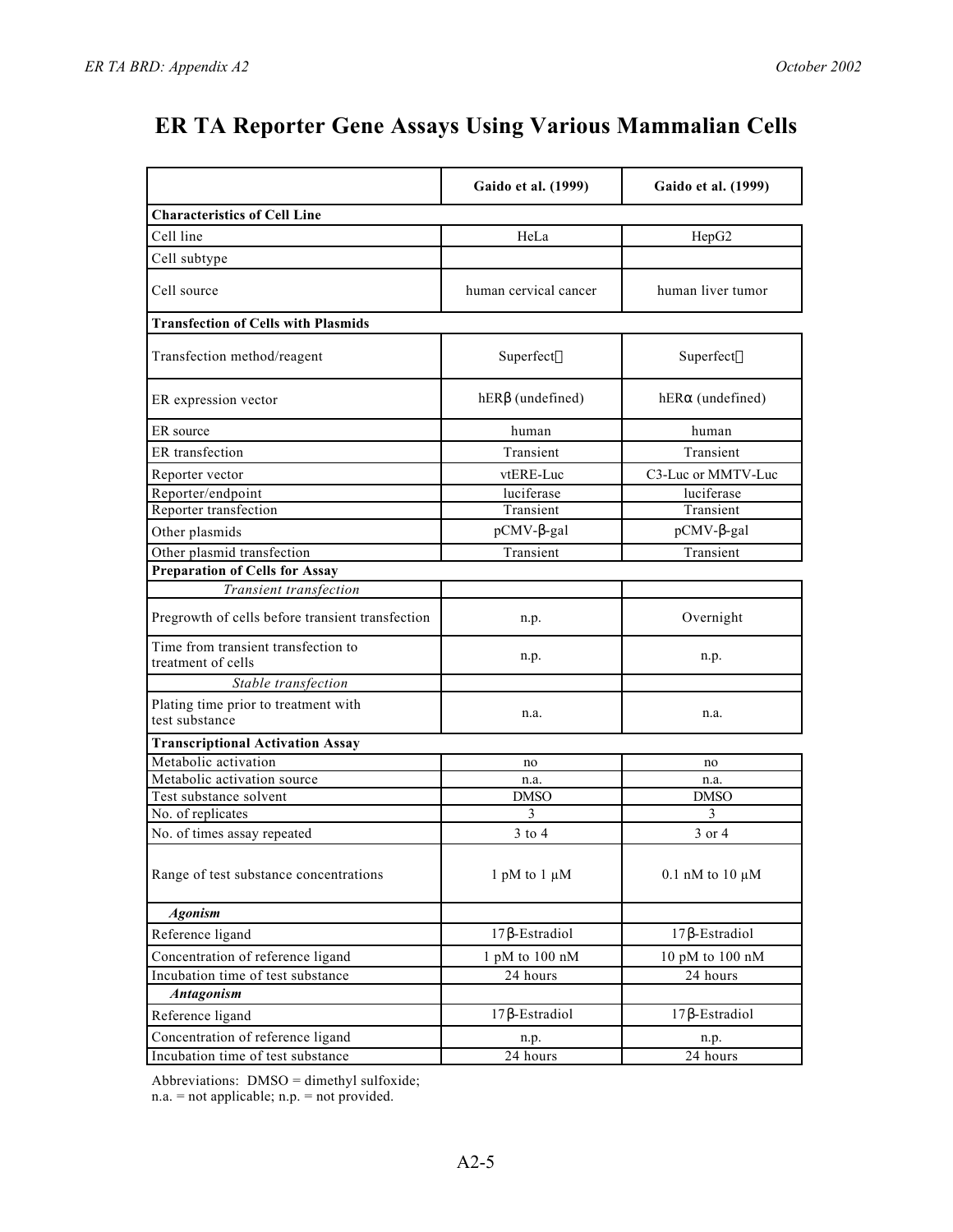|                                                           | Gaido et al. (1999)    | Gaido et al. (1999)    |
|-----------------------------------------------------------|------------------------|------------------------|
| <b>Characteristics of Cell Line</b>                       |                        |                        |
| Cell line                                                 | HepG <sub>2</sub>      | HepG <sub>2</sub>      |
| Cell subtype                                              |                        |                        |
|                                                           |                        |                        |
| Cell source                                               | human liver tumor      | human liver tumor      |
| <b>Transfection of Cells with Plasmids</b>                |                        |                        |
| Transfection method/reagent                               | Superfect              | Superfect              |
| ER expression vector                                      | hER (undefined)        | rER (undefined)        |
| ER source                                                 | human                  | rat                    |
| ER transfection                                           | Transient              | Transient              |
| Reporter vector                                           | C3-Luc or MMTV-Luc     | $C3$ -Luc              |
| Reporter/endpoint                                         | luciferase             | luciferase             |
| Reporter transfection                                     | Transient              | Transient              |
| Other plasmids                                            | pCMV- -gal             | pCMV- -gal             |
| Other plasmid transfection                                | Transient              | Transient              |
| <b>Preparation of Cells for Assay</b>                     |                        |                        |
| Transient transfection                                    |                        |                        |
| Pregrowth of cells before transient transfection          | Overnight              | Overnight              |
| Time from transient transfection to<br>treatment of cells | n.p.                   | n.p.                   |
| Stable transfection                                       |                        |                        |
| Plating time prior to treatment with<br>test substance    | n.a.                   | n.a.                   |
| <b>Transcriptional Activation Assay</b>                   |                        |                        |
| Metabolic activation                                      | no                     | no                     |
| Metabolic activation source                               | n.a.                   | n.a.                   |
| Test substance solvent                                    | <b>DMSO</b>            | <b>DMSO</b>            |
| No. of replicates                                         | 3                      | 3                      |
| No. of times assay repeated                               | 3 or 4                 | 3 or 4                 |
| Range of test substance concentrations                    | $0.1$ nM to $10 \mu M$ | $0.1$ nM to $10 \mu$ M |
| <b>Agonism</b>                                            |                        |                        |
| Reference ligand                                          | 17 -Estradiol          | 17 -Estradiol          |
| Concentration of reference ligand                         | 10 pM to 100 nM        | 10 pM to 100 nM        |
| Incubation time of test substance                         | 24 hours               | 24 hours               |
| <b>Antagonism</b>                                         |                        |                        |
| Reference ligand                                          | -Estradiol<br>17       | 17 -Estradiol          |
| Concentration of reference ligand                         | n.p.                   | n.p.                   |
| Incubation time of test substance                         | 24 hours               | 24 hours               |

Abbreviations: DMSO = dimethyl sulfoxide;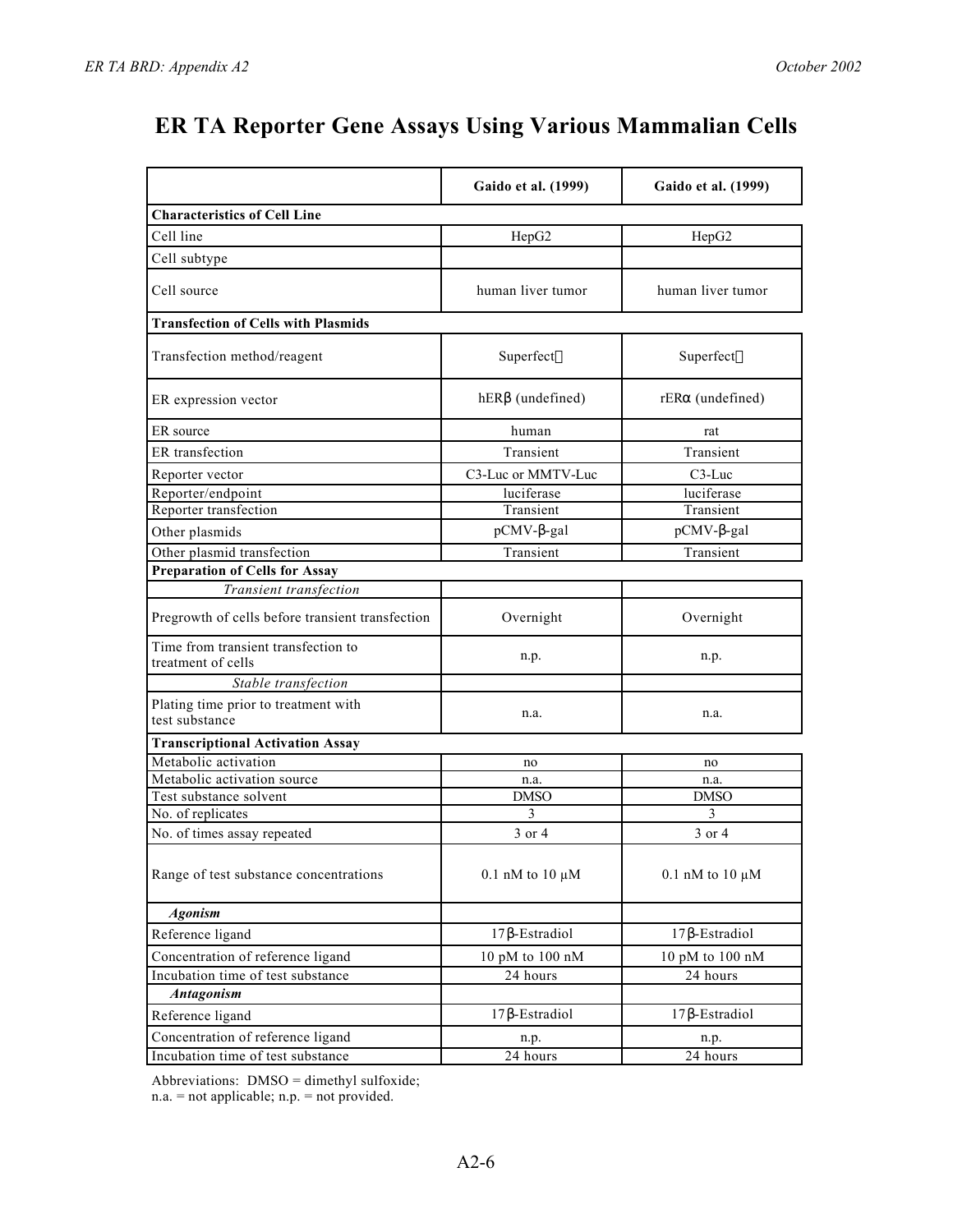|                                                           | Gaido et al. (1999)    | Gaido et al. (2000) |
|-----------------------------------------------------------|------------------------|---------------------|
| <b>Characteristics of Cell Line</b>                       |                        |                     |
| Cell line                                                 | HepG <sub>2</sub>      | HepG <sub>2</sub>   |
| Cell subtype                                              |                        |                     |
|                                                           |                        |                     |
| Cell source                                               | human liver tumor      | human liver tumor   |
| <b>Transfection of Cells with Plasmids</b>                |                        |                     |
| Transfection method/reagent                               | Superfect              | Superfect           |
| ER expression vector                                      | rER (undefined)        | hER (undefined)     |
| ER source                                                 | rat                    | human               |
| ER transfection                                           | Transient              | Transient           |
| Reporter vector                                           | $C3$ -Luc              | $C3$ -Luc           |
| Reporter/endpoint                                         | luciferase             | luciferase          |
| Reporter transfection                                     | Transient              | Transient           |
| Other plasmids                                            | pCMV- -gal             | pCMV- -gal          |
| Other plasmid transfection                                | Transient              | Transient           |
| <b>Preparation of Cells for Assay</b>                     |                        |                     |
| Transient transfection                                    |                        |                     |
| Pregrowth of cells before transient transfection          | Overnight              | Overnight           |
| Time from transient transfection to<br>treatment of cells | n.p.                   | n.p.                |
| Stable transfection                                       |                        |                     |
| Plating time prior to treatment with<br>test substance    | n.a.                   | n.a.                |
| <b>Transcriptional Activation Assay</b>                   |                        |                     |
| Metabolic activation                                      | no                     | no                  |
| Metabolic activation source                               | n.a.                   | n.a.                |
| Test substance solvent                                    | <b>DMSO</b>            | <b>DMSO</b>         |
| No. of replicates                                         | 3                      | n.p.                |
| No. of times assay repeated                               | 3 or 4                 | 3                   |
| Range of test substance concentrations                    | $0.1$ nM to $10 \mu M$ | 10 nM to 10 $\mu$ M |
| <b>Agonism</b>                                            |                        |                     |
| Reference ligand                                          | 17 -Estradiol          | 17 - Estradiol      |
| Concentration of reference ligand                         | 10 pM to 100 nM        | $0.6 \mu M$         |
| Incubation time of test substance                         | 24 hours               | 24 hours            |
| <b>Antagonism</b>                                         |                        |                     |
| Reference ligand                                          | -Estradiol<br>17       | -Estradiol<br>17    |
| Concentration of reference ligand                         | n.p.                   | $0.6 \mu M$         |
| Incubation time of test substance                         | 24 hours               | n.p.                |

Abbreviations: DMSO = dimethyl sulfoxide;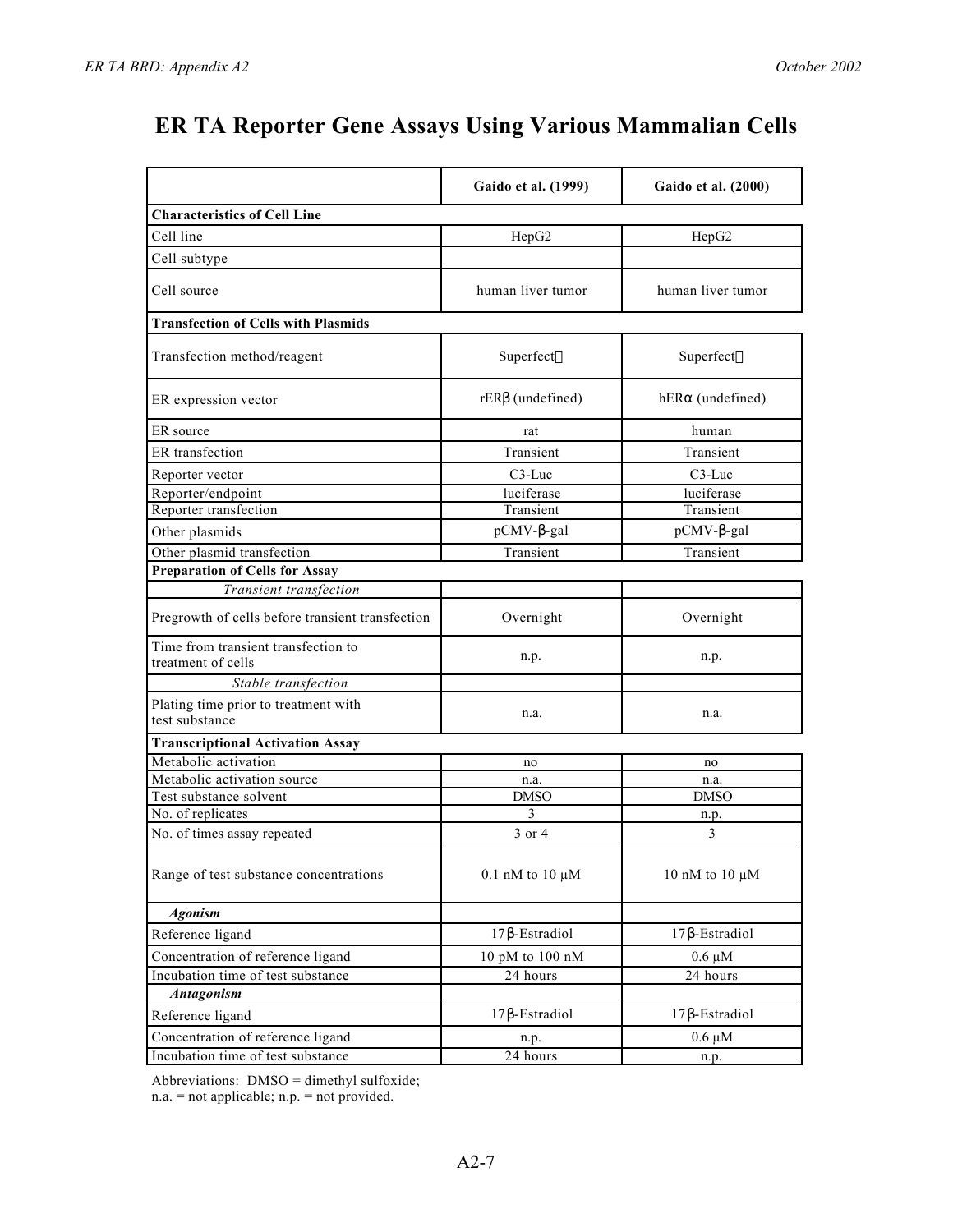|                                                           | Gaido et al. (2000) | <b>Garner et al. (1999)</b> |
|-----------------------------------------------------------|---------------------|-----------------------------|
| <b>Characteristics of Cell Line</b>                       |                     |                             |
| Cell line                                                 | HepG2               | HeLa                        |
| Cell subtype                                              |                     |                             |
| Cell source                                               | human liver tumor   | human cervical cancer       |
| <b>Transfection of Cells with Plasmids</b>                |                     |                             |
| Transfection method/reagent                               | Superfect           | Electroporation             |
| ER expression vector                                      | hER (undefined)     | pRSV                        |
| ER source                                                 | human               | mouse                       |
| ER transfection                                           | Transient           | Transient                   |
| Reporter vector                                           | C3-Luc              | ERET81CAT                   |
| Reporter/endpoint                                         | luciferase          | <b>CAT</b>                  |
| Reporter transfection                                     | Transient           | Transient                   |
| Other plasmids                                            | pCMV--gal           | none                        |
| Other plasmid transfection                                | Transient           | n.a.                        |
| <b>Preparation of Cells for Assay</b>                     |                     |                             |
| Transient transfection                                    |                     |                             |
| Pregrowth of cells before transient transfection          | Overnight           | n.p.                        |
| Time from transient transfection to<br>treatment of cells | n.p.                | n.p.                        |
| Stable transfection                                       |                     |                             |
| Plating time prior to treatment with<br>test substance    | n.a.                | n.a.                        |
| <b>Transcriptional Activation Assay</b>                   |                     |                             |
| Metabolic activation                                      | no                  | no                          |
| Metabolic activation source                               | n.a.                | n.a.                        |
| Test substance solvent                                    | <b>DMSO</b>         | DMSO or Ethanol             |
| No. of replicates                                         | n.p.                | n.p.                        |
| No. of times assay repeated                               | 3                   | 3                           |
| Range of test substance concentrations                    | 10 nM to 10 $\mu$ M | 1 nM to 10 $\mu$ M          |
| <b>Agonism</b>                                            |                     |                             |
| Reference ligand                                          | 17 -Estradiol       | 17 -Estradiol               |
| Concentration of reference ligand                         | $0.6 \mu M$         | $10 \text{ nM}$             |
| Incubation time of test substance                         | 24 hours            | 28 hours                    |
| <b>Antagonism</b>                                         |                     | not done                    |
| Reference ligand                                          | -Estradiol<br>17    |                             |
| Concentration of reference ligand                         | $0.6 \mu M$         |                             |
| Incubation time of test substance                         | n.p.                |                             |

Abbreviations: DMSO = dimethyl sulfoxide;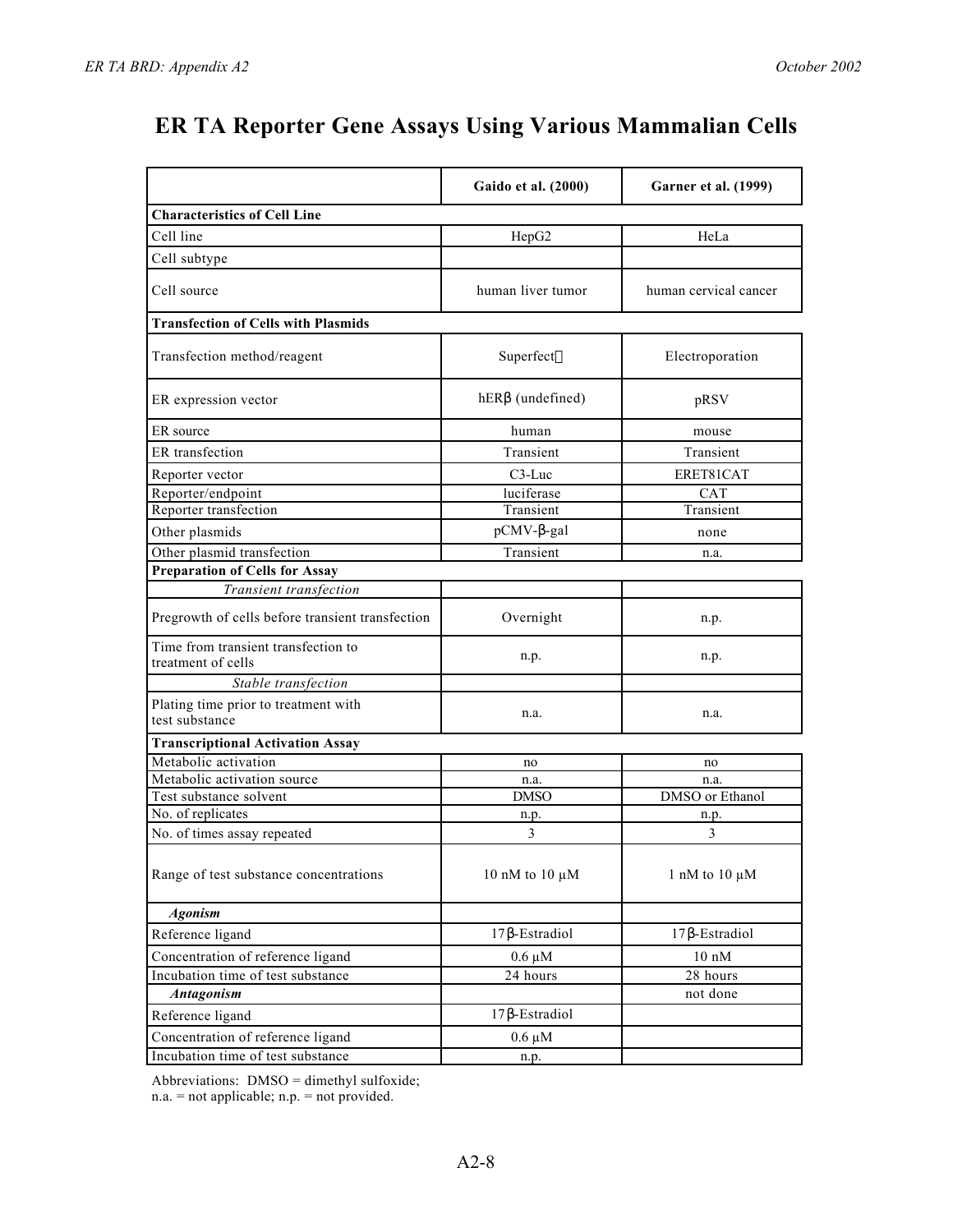|                                                           | <b>Gould et al. (1998)</b> | Hodges et al. (2000)  |
|-----------------------------------------------------------|----------------------------|-----------------------|
| <b>Characteristics of Cell Line</b>                       |                            |                       |
| Cell line                                                 | HepG <sub>2</sub>          | ELT-3                 |
| Cell subtype                                              |                            |                       |
| Cell source                                               | human liver tumor          | rat uterine leiomyoma |
| <b>Transfection of Cells with Plasmids</b>                |                            |                       |
| Transfection method/reagent                               | n.p.                       | Calcium phosphate     |
| ER expression vector                                      | hER (undefined)            | pRSVT7                |
| ER source                                                 | human                      | human                 |
| ER transfection                                           | Transient                  | Transient             |
| Reporter vector                                           | $pC3-Luc$                  | ERE-tk-LUC6a          |
| Reporter/endpoint                                         | luciferase                 | luciferase            |
| Reporter transfection                                     | Transient                  | Transient             |
| Other plasmids                                            | pRSV- -gal                 | pCMV- -gal            |
| Other plasmid transfection                                | Transient                  | Transient             |
| <b>Preparation of Cells for Assay</b>                     |                            |                       |
| Transient transfection                                    |                            |                       |
| Pregrowth of cells before transient transfection          | 18 hours                   | n.p.                  |
| Time from transient transfection to<br>treatment of cells | n.p.                       | 24 hours              |
| Stable transfection                                       |                            |                       |
| Plating time prior to treatment with<br>test substance    | n.a.                       | n.a.                  |
| <b>Transcriptional Activation Assay</b>                   |                            |                       |
| Metabolic activation                                      | no                         | no                    |
| Metabolic activation source                               | n.a.                       | n.a.                  |
| Test substance solvent                                    | DMSO or methanol           | <b>DMSO</b>           |
| No. of replicates                                         | 3                          | 3                     |
| No. of times assay repeated                               | 4 to 6                     | n.p.                  |
| Range of test substance concentrations                    | 10 pM to 10 $\mu$ M        | 100 nM to 100 μM      |
| <b>Agonism</b>                                            |                            |                       |
| Reference ligand                                          | 17 -Estradiol              | 17 -Estradiol         |
| Concentration of reference ligand                         |                            | $10~\mathrm{nM}$      |
| Incubation time of test substance                         | 24 hours                   | 48 hours              |
| <b>Antagonism</b>                                         |                            |                       |
| Reference ligand                                          | 17 -Estradiol              | -Estradiol<br>17      |
| Concentration of reference ligand                         |                            | n.p.                  |
| Incubation time of test substance                         | 24 hours                   | n.p.                  |

Abbreviations: DMSO = dimethyl sulfoxide;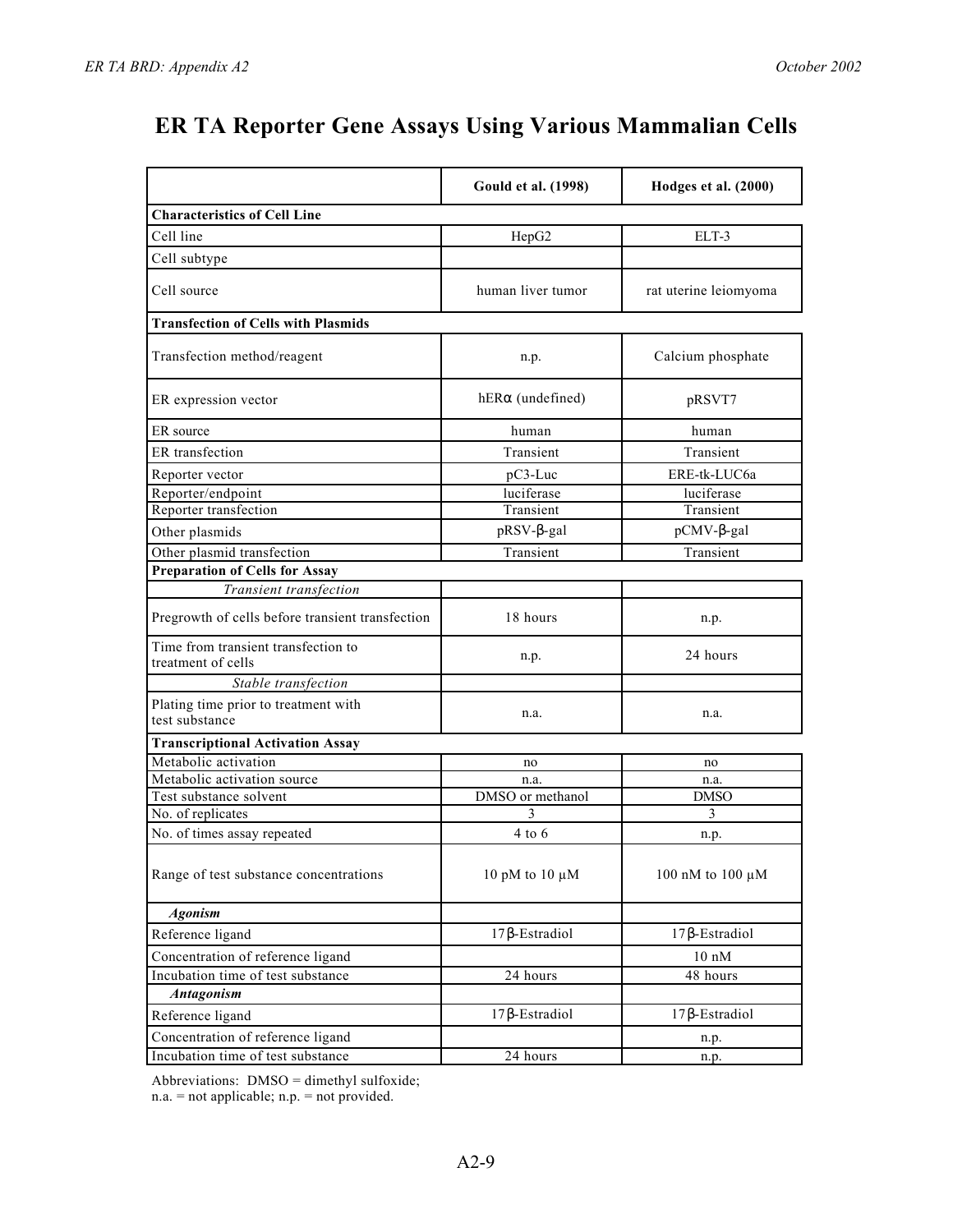|                                                           | Hoogenboom et al. (2001)       | Klotz et al. (1997)      |
|-----------------------------------------------------------|--------------------------------|--------------------------|
| <b>Characteristics of Cell Line</b>                       |                                |                          |
| Cell line                                                 | <b>T47D</b>                    | Ishikawa                 |
| Cell subtype                                              |                                |                          |
| Cell source                                               | human breast<br>adenocarcinoma | human endometrial cancer |
| <b>Transfection of Cells with Plasmids</b>                |                                |                          |
| Transfection method/reagent                               | n.p.                           | Lipofect AMINE™          |
| ER expression vector                                      | endogenous                     | pSG5-hER                 |
| ER source                                                 | human                          | human                    |
| ER transfection                                           | n.a.                           | Transient                |
| Reporter vector                                           | p-EREtata-Luc                  | pERE2luc                 |
| Reporter/endpoint                                         | luciferase                     | luciferase induction     |
| Reporter transfection                                     | Stable                         | Transient                |
| Other plasmids                                            | none                           | pCMV- -gal               |
| Other plasmid transfection                                | n.a.                           | Transient                |
| <b>Preparation of Cells for Assay</b>                     |                                |                          |
| Transient transfection                                    |                                |                          |
| Pregrowth of cells before transient transfection          | n.a.                           | 72 hours                 |
| Time from transient transfection to<br>treatment of cells | n.a.                           | 5 hours                  |
| Stable transfection                                       |                                |                          |
| Plating time prior to treatment with<br>test substance    | n.p.                           | n.a.                     |
| <b>Transcriptional Activation Assay</b>                   |                                |                          |
| Metabolic activation                                      | no                             | no                       |
| Metabolic activation source                               | n.a.                           | n.a.                     |
| Test substance solvent                                    | <b>DMSO</b>                    | DMSO or ethanol          |
| No. of replicates                                         | 3                              | 3                        |
| No. of times assay repeated                               | n.p.                           | 2                        |
| Range of test substance concentrations                    | .0001 to 10,000 nM             | $100$ nM                 |
| <b>Agonism</b>                                            |                                |                          |
| Reference ligand                                          | 17 -Estradiol                  | 17 -Estradiol            |
| Concentration of reference ligand                         | varied                         | $1 \text{ nM}$           |
| Incubation time of test substance                         | 24 hours                       | 18 hours                 |
| <b>Antagonism</b>                                         | not done                       |                          |
| Reference ligand                                          |                                | -Estradiol<br>17         |
| Concentration of reference ligand                         |                                | 1 nM                     |
| Incubation time of test substance                         |                                | 18 hours                 |

Abbreviations: DMSO = dimethyl sulfoxide;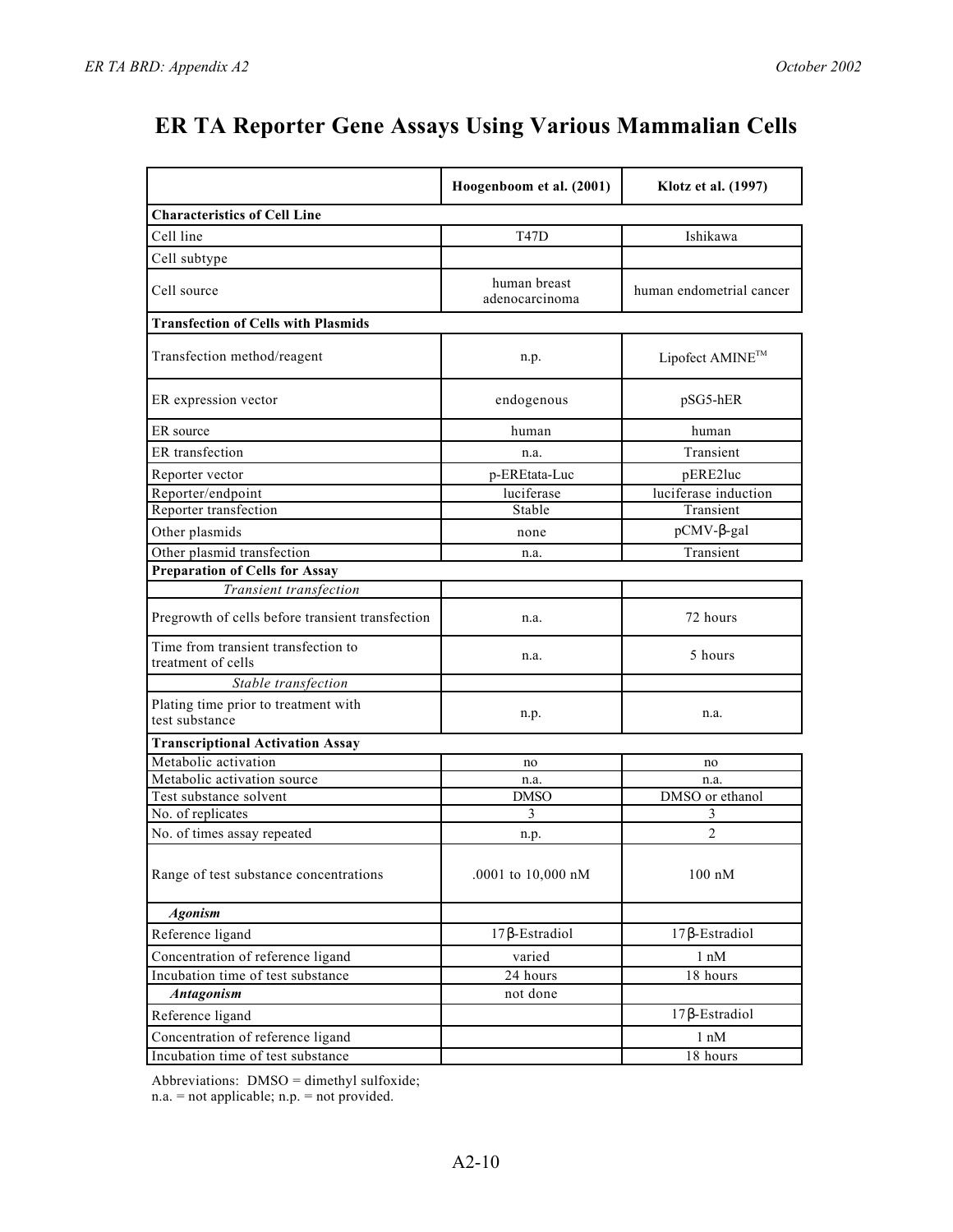|                                                           | Kraichely et al. (2000)  | Kraichely et al. (2000)  |
|-----------------------------------------------------------|--------------------------|--------------------------|
| <b>Characteristics of Cell Line</b>                       |                          |                          |
| Cell line                                                 | $HEC-1$                  | $HEC-1$                  |
| Cell subtype                                              |                          |                          |
|                                                           |                          |                          |
| Cell source                                               | human endometrial cancer | human endometrial cancer |
| <b>Transfection of Cells with Plasmids</b>                |                          |                          |
| Transfection method/reagent                               | Calcium phosphate        | Calcium phosphate        |
| ER expression vector                                      | pBD-GAL4 (ER)            | pBD-GAL4 (ER)            |
| ER source                                                 | human                    | human                    |
| ER transfection                                           | Transient                | Transient                |
| Reporter vector                                           | (ERE)3-pS2-CAT           | (ERE)3-pS2-CAT           |
| Reporter/endpoint                                         | CAT expression           | CAT expression           |
| Reporter transfection                                     | Transient                | Transient                |
| Other plasmids                                            | pCMV--gal                | pCMV--gal                |
| Other plasmid transfection                                | Transient                | Transient                |
| <b>Preparation of Cells for Assay</b>                     |                          |                          |
| Transient transfection                                    |                          |                          |
| Pregrowth of cells before transient transfection          | n.p.                     | n.p.                     |
| Time from transient transfection to<br>treatment of cells | n.p.                     | n.p.                     |
| Stable transfection                                       |                          |                          |
| Plating time prior to treatment with<br>test substance    | n.a.                     | n.a.                     |
| <b>Transcriptional Activation Assay</b>                   |                          |                          |
| Metabolic activation                                      | no                       | no                       |
| Metabolic activation source                               | n.a.                     | n.a.                     |
| Test substance solvent                                    | n.p.                     | n.p.                     |
| No. of replicates                                         | n.p.                     | n.p.                     |
| No. of times assay repeated                               | At least 3               | At least 3               |
| Range of test substance concentrations                    | $1$ pM to $1 \mu M$      | 1 pM to $1 \mu M$        |
| <b>Agonism</b>                                            |                          |                          |
| Reference ligand                                          | 17 -Estradiol            | 17 -Estradiol            |
| Concentration of reference ligand                         | n.p.                     | n.p.                     |
| Incubation time of test substance                         | n.p.                     | n.p.                     |
| <b>Antagonism</b>                                         | not done                 |                          |
| Reference ligand                                          |                          | 17<br>-Estradiol         |
| Concentration of reference ligand                         |                          | n.p.                     |
| Incubation time of test substance                         |                          | n.p.                     |

Abbreviations: DMSO = dimethyl sulfoxide;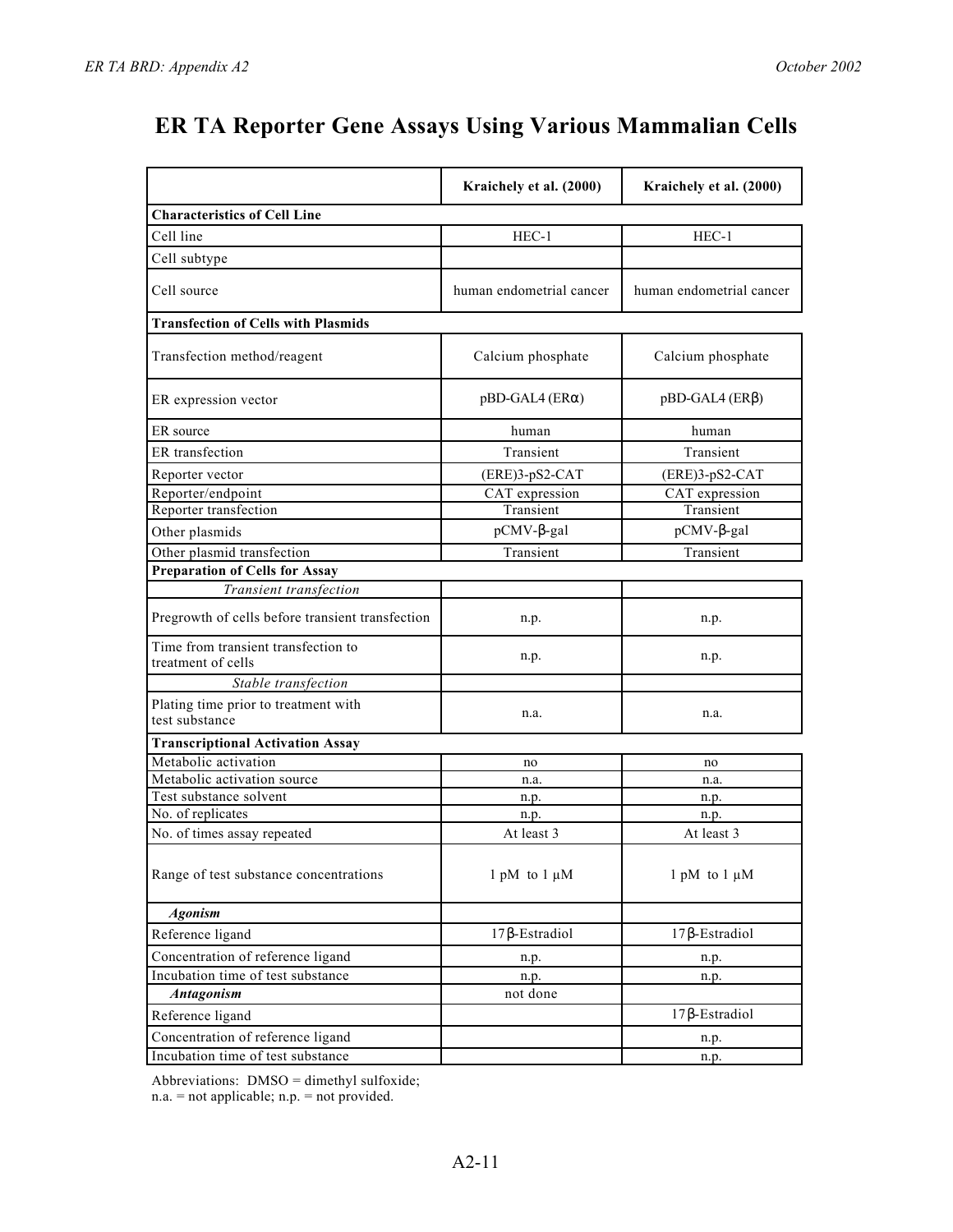|                                                           | Kuiper et al. (1998)   | Kuiper et al. (1998)   |
|-----------------------------------------------------------|------------------------|------------------------|
| <b>Characteristics of Cell Line</b>                       |                        |                        |
| Cell line                                                 | <b>HEK 293</b>         | <b>HEK 293</b>         |
| Cell subtype                                              |                        |                        |
| Cell source                                               | human embryonal kidney | human embryonal kidney |
| <b>Transfection of Cells with Plasmids</b>                |                        |                        |
| Transfection method/reagent                               | Calcium phosphate      | Calcium phosphate      |
| ER expression vector                                      | pSG5-HEGO (hER def)    | pSG5-hER               |
| ER source                                                 | human                  | human                  |
| ER transfection                                           | Transient              | Transient              |
| Reporter vector                                           | 3xERE-ATAT-LUC         | 3xERE-ATAT-LUC         |
| Reporter/endpoint                                         | luciferase             | luciferase             |
| Reporter transfection                                     | Transient              | Transient              |
| Other plasmids                                            | -gal (not described)   | -gal (not described)   |
| Other plasmid transfection                                | Transient              | Transient              |
| <b>Preparation of Cells for Assay</b>                     |                        |                        |
| Transient transfection                                    |                        |                        |
| Pregrowth of cells before transient transfection          | 24 hours               | 24 hours               |
| Time from transient transfection to<br>treatment of cells | 16 hours               | 16 hours               |
| Stable transfection                                       |                        |                        |
| Plating time prior to treatment with<br>test substance    | n.a.                   | n.a.                   |
| <b>Transcriptional Activation Assay</b>                   |                        |                        |
| Metabolic activation                                      | no                     | no                     |
| Metabolic activation source                               | n.a.                   | n.a.                   |
| Test substance solvent                                    | ethanol                | ethanol                |
| No. of replicates                                         | 3                      | 3                      |
| No. of times assay repeated                               | $\overline{2}$         | $\overline{c}$         |
| Range of test substance concentrations                    | 1 nM to 1 $\mu$ M      | 1 nM to 1 $\mu$ M      |
| <b>Agonism</b>                                            |                        |                        |
| Reference ligand                                          | 17 -Estradiol          | 17 -Estradiol          |
| Concentration of reference ligand                         | n.p.                   | n.p.                   |
| Incubation time of test substance                         | $\overline{24}$ hours  | 24 hours               |
| <b>Antagonism</b>                                         |                        |                        |
| Reference ligand                                          | -Estradiol<br>17       | 17 - Estradiol         |
| Concentration of reference ligand                         | n.p.                   | n.p.                   |
| Incubation time of test substance                         | 18 hours               | 18 hours               |

Abbreviations: DMSO = dimethyl sulfoxide;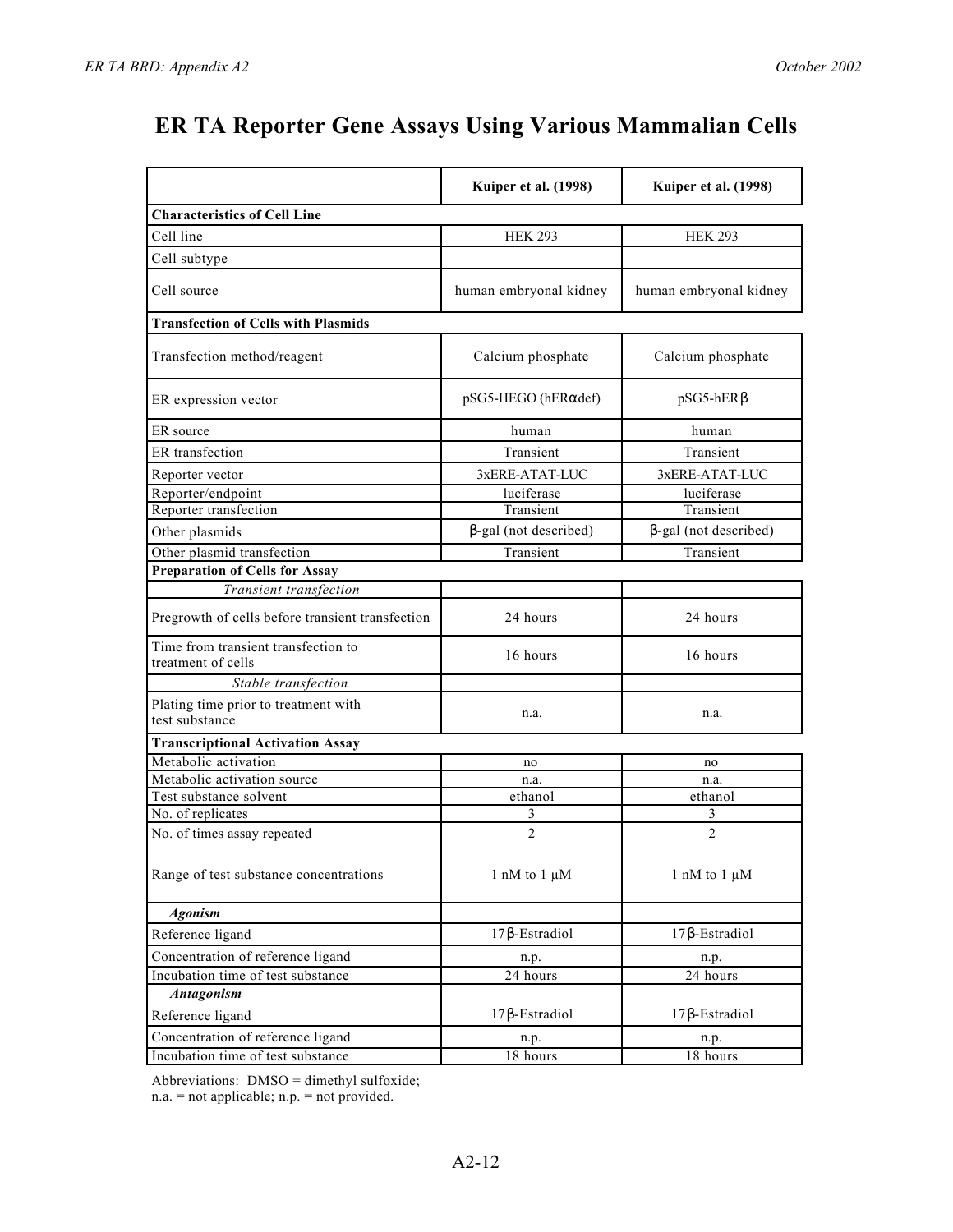|                                                           | Legler et al. (1999)           | <b>Makela et al. (1994)</b> |
|-----------------------------------------------------------|--------------------------------|-----------------------------|
| <b>Characteristics of Cell Line</b>                       |                                |                             |
| Cell line                                                 | <b>T47D</b>                    | HeLa                        |
| Cell subtype                                              |                                |                             |
| Cell source                                               | human breast<br>adenocarcinoma | human cervical cancer       |
| <b>Transfection of Cells with Plasmids</b>                |                                |                             |
| Transfection method/reagent                               | Calcium phosphate              | Electroporation             |
| ER expression vector                                      | endogenous                     | pRSV-ER                     |
| ER source                                                 | human                          | mouse                       |
| ER transfection                                           | n.a.                           | Transient                   |
| Reporter vector                                           | p-EREtata-Luc                  | ERET81CAT                   |
| Reporter/endpoint                                         | luciferase                     | CAT expression              |
| Reporter transfection                                     | Stable                         | Transient                   |
| Other plasmids                                            | pGK-Hyg                        | none                        |
| Other plasmid transfection                                | Stable                         | n.a.                        |
| <b>Preparation of Cells for Assay</b>                     |                                |                             |
| Transient transfection                                    |                                |                             |
| Pregrowth of cells before transient transfection          | n.a.                           | n.p.                        |
| Time from transient transfection to<br>treatment of cells | n.a.                           | 4 hours                     |
| Stable transfection                                       |                                |                             |
| Plating time prior to treatment with<br>test substance    | 48 hours                       | n.a.                        |
| <b>Transcriptional Activation Assay</b>                   |                                |                             |
| Metabolic activation                                      | no                             | no                          |
| Metabolic activation source                               | n.a.                           | n.a.                        |
| Test substance solvent                                    | DMSO or ethanol                | n.p.                        |
| No. of replicates                                         | 3                              | 3                           |
| No. of times assay repeated                               | n.p.                           | n.p.                        |
| Range of test substance concentrations                    | .01 to 1000 nM                 | $100$ nM                    |
| <b>Agonism</b>                                            |                                |                             |
| Reference ligand                                          | 17 -Estradiol                  | 17 -Estradiol               |
| Concentration of reference ligand                         | 30 pM                          | $1 \text{ nM}$              |
| Incubation time of test substance                         | 24 hours                       | 28 hours                    |
| <b>Antagonism</b>                                         |                                | not done                    |
| Reference ligand                                          | 17 -Estradiol                  |                             |
| Concentration of reference ligand                         | 6 pM                           |                             |
| Incubation time of test substance                         | n.p.                           |                             |

Abbreviations: DMSO = dimethyl sulfoxide;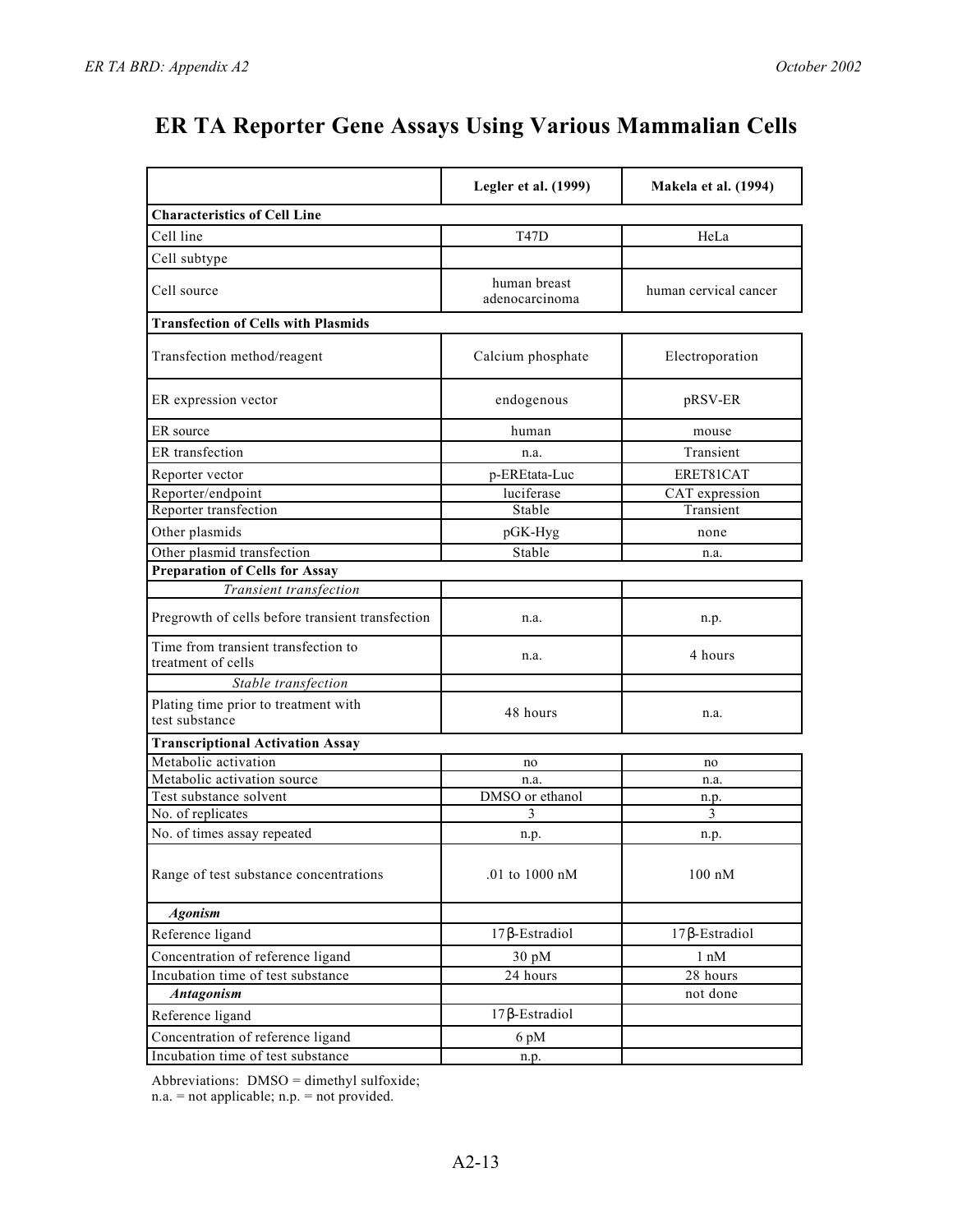|                                                           | Meerts et al. (2001)           | Meerts et al. (2001)   |
|-----------------------------------------------------------|--------------------------------|------------------------|
| <b>Characteristics of Cell Line</b>                       |                                |                        |
| Cell line                                                 | <b>T47D</b>                    | <b>HEK 293</b>         |
| Cell subtype                                              |                                |                        |
| Cell source                                               | human breast<br>adenocarcinoma | human embryonal kidney |
| <b>Transfection of Cells with Plasmids</b>                |                                |                        |
| Transfection method/reagent                               | n.p.                           | n.p.                   |
| ER expression vector                                      | endogenous                     | pSG5-hER               |
| ER source                                                 | human                          | human                  |
| ER transfection                                           | n.a.                           | Stable                 |
| Reporter vector                                           | pEREtata-Luc                   | 3xERE-ATAT-LUC         |
| Reporter/endpoint                                         | luciferase                     | luciferase             |
| Reporter transfection                                     | Stable                         | Stable                 |
| Other plasmids                                            | none                           | none                   |
| Other plasmid transfection                                | n.a.                           | n.a.                   |
| <b>Preparation of Cells for Assay</b>                     |                                |                        |
| Transient transfection                                    |                                |                        |
| Pregrowth of cells before transient transfection          | n.a.                           | n.a.                   |
| Time from transient transfection to<br>treatment of cells | n.a.                           | n.a.                   |
| Stable transfection                                       |                                |                        |
| Plating time prior to treatment with<br>test substance    | 48 hours                       | 48 hours               |
| <b>Transcriptional Activation Assay</b>                   |                                |                        |
| Metabolic activation                                      | no                             | no                     |
| Metabolic activation source                               | n.a.                           | n.a.                   |
| Test substance solvent                                    | DMSO or ethanol                | DMSO or ethanol        |
| No. of replicates                                         | n.p.                           | n.p.                   |
| No. of times assay repeated                               | n.p.                           | n.p.                   |
| Range of test substance concentrations                    | 10 to 10,000 nM                | 100 to 10,000 nM       |
| <b>Agonism</b>                                            |                                |                        |
| Reference ligand                                          | 17 -Estradiol                  | -Estradiol<br>17       |
| Concentration of reference ligand                         | n.p.                           | n.p.                   |
| Incubation time of test substance                         | 24 hours                       | 24 hours               |
| <b>Antagonism</b>                                         |                                | not done               |
| Reference ligand                                          | 17 -Estradiol                  |                        |
| Concentration of reference ligand                         | $10 \text{ pM}$                |                        |
| Incubation time of test substance                         | 24 hours                       |                        |

Abbreviations: DMSO = dimethyl sulfoxide;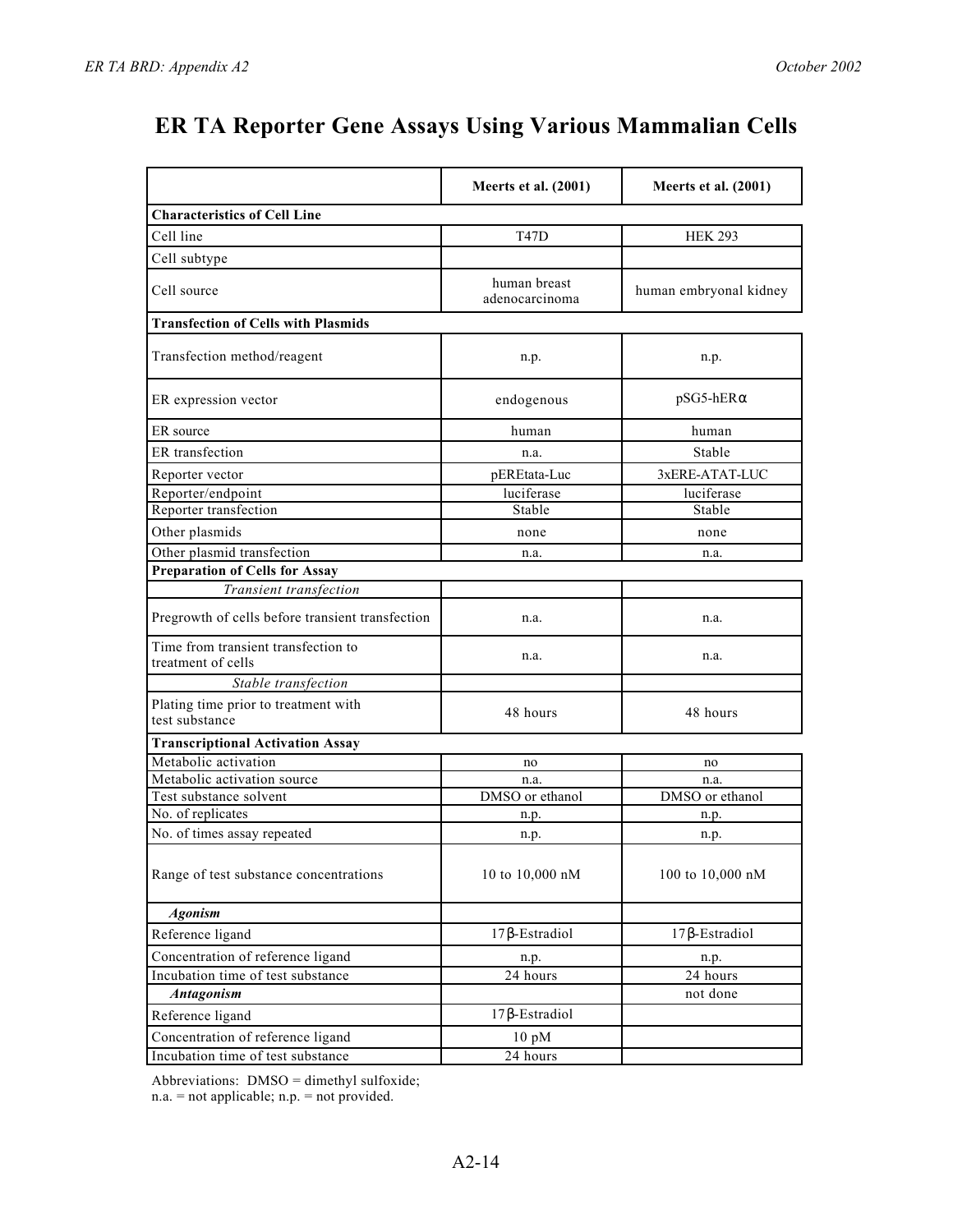|                                                           | <b>Meyers et al. (1999)</b>   | <b>Meyers et al. (1999)</b>   |
|-----------------------------------------------------------|-------------------------------|-------------------------------|
| <b>Characteristics of Cell Line</b>                       |                               |                               |
| Cell line                                                 | $HEC-1$                       | HEC-1                         |
| Cell subtype                                              |                               |                               |
| Cell source                                               | human endometrial cancer      | human endometrial cancer      |
| <b>Transfection of Cells with Plasmids</b>                |                               |                               |
| Transfection method/reagent                               | n.p.                          | n.p.                          |
| ER expression vector                                      | hER<br>(plasmid unspecified)  | hER (plasmid unspecified)     |
| ER source                                                 | human                         | human                         |
| ER transfection                                           | Transient                     | Transient                     |
| Reporter vector                                           | $(ERE)$ <sub>3</sub> -pS2-CAT | $(ERE)$ <sub>3</sub> -pS2-CAT |
| Reporter/endpoint                                         | <b>CAT</b>                    | <b>CAT</b>                    |
| Reporter transfection                                     | Transient                     | Transient                     |
| Other plasmids                                            | pCMV--gal                     | pCMV- -gal                    |
| Other plasmid transfection                                | Transient                     | Transient                     |
| <b>Preparation of Cells for Assay</b>                     |                               |                               |
| Transient transfection                                    |                               |                               |
| Pregrowth of cells before transient transfection          | n.p.                          | n.p.                          |
| Time from transient transfection to<br>treatment of cells | n.p.                          | n.p.                          |
| Stable transfection                                       |                               |                               |
| Plating time prior to treatment with<br>test substance    | n.a.                          | n.a.                          |
| <b>Transcriptional Activation Assay</b>                   |                               |                               |
| Metabolic activation                                      | no                            | no                            |
| Metabolic activation source                               | n.a.                          | n.a.                          |
| Test substance solvent                                    | n.p.                          | n.p.                          |
| No. of replicates                                         | n.p.                          | n.p.                          |
| No. of times assay repeated                               | At least 3                    | At least 3                    |
| Range of test substance concentrations                    | 1 nM to 1 $\mu$ M             | 1 nM to 1 $\mu$ M             |
| <b>Agonism</b>                                            |                               |                               |
| Reference ligand                                          | 17 -Estradiol                 | 17 -Estradiol                 |
| Concentration of reference ligand                         | $10 \text{ nM}$               | $10~\mathrm{nM}$              |
| Incubation time of test substance                         | n.p.                          | n.p.                          |
| Antagonism                                                |                               |                               |
| Reference ligand                                          | -Estradiol<br>17              | -Estradiol<br>17              |
| Concentration of reference ligand                         | $1 \text{ nM}$                | $1 \text{ nM}$                |
| Incubation time of test substance                         | n.p.                          | n.p.                          |

Abbreviations: DMSO = dimethyl sulfoxide;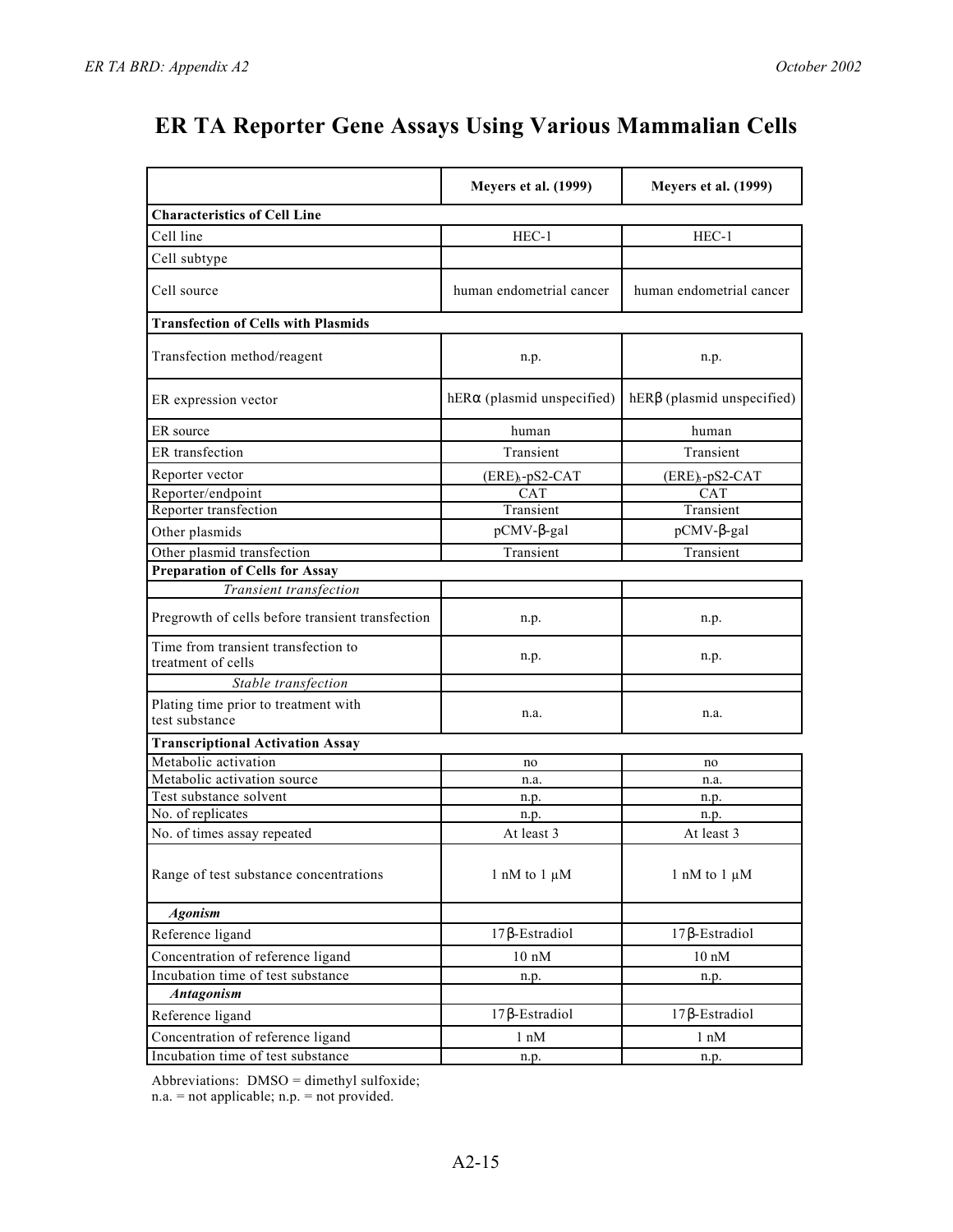|                                                           | Miksicek (1993)                                    | Miksicek (1994)                                       |
|-----------------------------------------------------------|----------------------------------------------------|-------------------------------------------------------|
| <b>Characteristics of Cell Line</b>                       |                                                    |                                                       |
| Cell line                                                 | HeLa                                               | HeLa                                                  |
| Cell subtype                                              |                                                    |                                                       |
| Cell source                                               | human cervical cancer                              | human cervical cancer                                 |
| <b>Transfection of Cells with Plasmids</b>                |                                                    |                                                       |
| Transfection method/reagent                               | Calcium phosphate                                  | Calcium phosphate                                     |
| ER expression vector                                      | $pER-18$                                           | $pER-18$                                              |
| ER source                                                 | human                                              | human                                                 |
| ER transfection                                           | Transient                                          | Transient                                             |
| Reporter vector                                           | pERE-TK-CAT                                        | pERE-TK-CAT                                           |
| Reporter/endpoint                                         | <b>CAT</b>                                         | <b>CAT</b>                                            |
| Reporter transfection                                     | Transient                                          | Transient                                             |
| Other plasmids                                            | none                                               | none                                                  |
| Other plasmid transfection                                | n.a.                                               | n.a.                                                  |
| <b>Preparation of Cells for Assay</b>                     |                                                    |                                                       |
| Transient transfection                                    |                                                    |                                                       |
| Pregrowth of cells before transient transfection          | 24 hours                                           | 24 hours                                              |
| Time from transient transfection to<br>treatment of cells | 5-6 hours                                          | 5-6 hours                                             |
| Stable transfection                                       |                                                    |                                                       |
| Plating time prior to treatment with<br>test substance    | n.a.                                               | n.a.                                                  |
| <b>Transcriptional Activation Assay</b>                   |                                                    |                                                       |
| Metabolic activation                                      | no                                                 | no                                                    |
| Metabolic activation source                               | n.a.                                               | n.a.                                                  |
| Test substance solvent                                    | Ethanol                                            | Ethanol                                               |
| No. of replicates                                         | n.p.                                               | n.p.                                                  |
| No. of times assay repeated                               | n.p.                                               | n.p.                                                  |
| Range of test substance concentrations                    | varies; 10 pM-10 nM & 1 nM-<br>10 μM & 10 nM-10 μM | varies for each substance;<br>from 1 pM to 10 $\mu$ M |
| <b>Agonism</b>                                            |                                                    |                                                       |
| Reference ligand                                          | 17 -Estradiol                                      | 17 -Estradiol                                         |
| Concentration of reference ligand                         | $5 \text{ nM}$                                     | $1 \text{ nM}$                                        |
| Incubation time of test substance                         | 48 hours                                           | 48 hours                                              |
| <b>Antagonism</b>                                         | not done                                           |                                                       |
| Reference ligand                                          |                                                    | 17 -Estradiol                                         |
| Concentration of reference ligand                         |                                                    | $1 \text{ nM}$                                        |
| Incubation time of test substance                         |                                                    | 48 hours                                              |

Abbreviations: DMSO = dimethyl sulfoxide;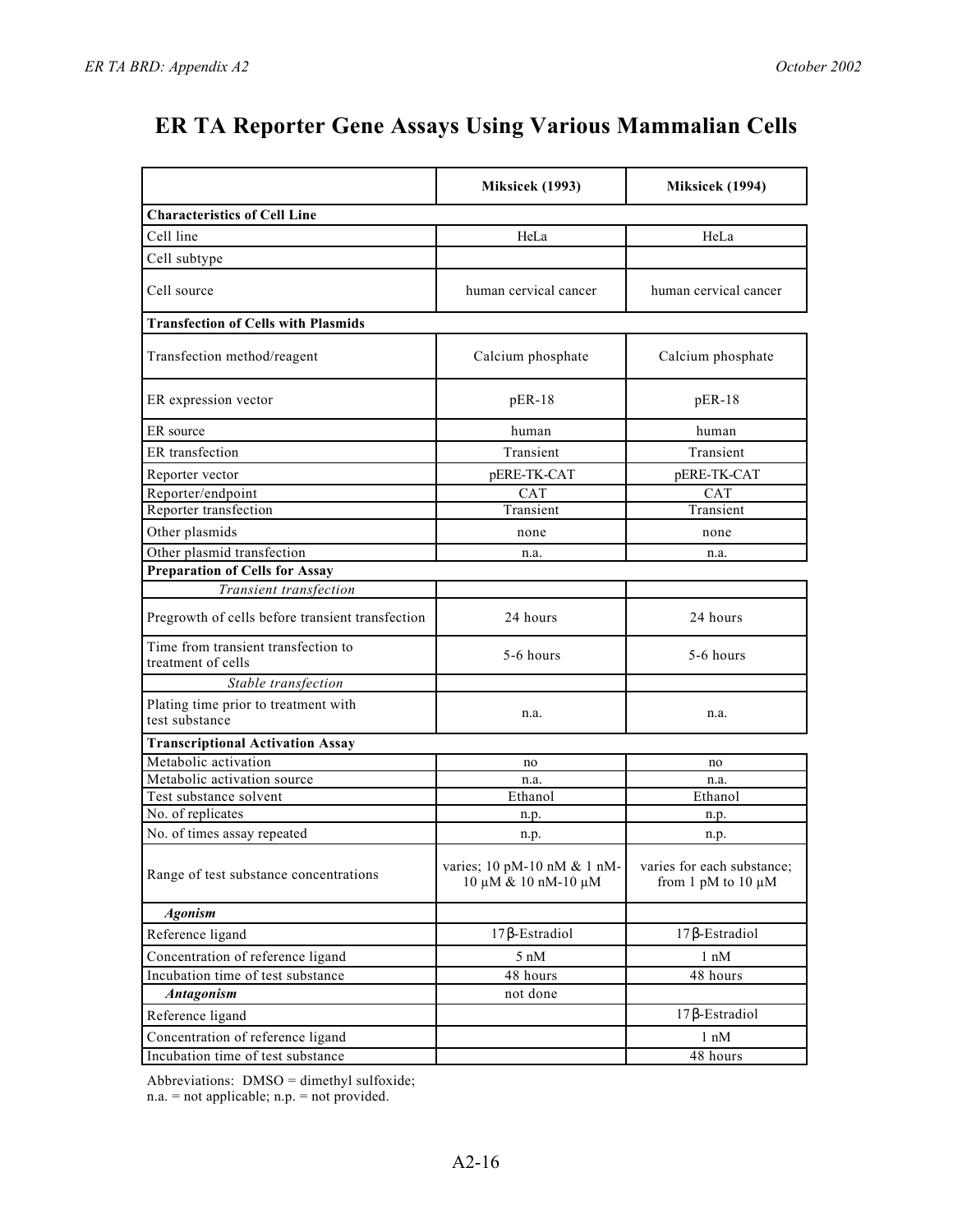|                                                           | Moore et al. (1997)   | <b>Otsuka Pharmaceutical (2001)</b> |
|-----------------------------------------------------------|-----------------------|-------------------------------------|
| <b>Characteristics of Cell Line</b>                       |                       |                                     |
| Cell line                                                 | HeLa                  | <b>CHO</b>                          |
| Cell subtype                                              |                       | K1                                  |
| Cell source                                               | human cervical cancer | Chinese hamster ovary               |
| <b>Transfection of Cells with Plasmids</b>                |                       |                                     |
| Transfection method/reagent                               | Calcium phosphate     | n.p.                                |
| ER expression vector                                      | Gal4-HEGO (hER def)   | pcDNA ER                            |
| ER source                                                 | human                 | n.p.                                |
| ER transfection                                           | Stable                | Transient                           |
| Reporter vector                                           | $p17m5-G-Luc$         | pGL3ERE-7                           |
| Reporter/endpoint                                         | luciferase            | luciferase                          |
| Reporter transfection                                     | Stable                | Transient                           |
| Other plasmids                                            | pAG60 (neo)           | pcDNA-EGFP                          |
| Other plasmid transfection                                | Stable                | Transient                           |
| <b>Preparation of Cells for Assay</b>                     |                       |                                     |
| Transient transfection                                    |                       |                                     |
| Pregrowth of cells before transient transfection          | n.a.                  | 24                                  |
| Time from transient transfection to<br>treatment of cells | n.a.                  | 3                                   |
| Stable transfection                                       |                       |                                     |
| Plating time prior to treatment with<br>test substance    | 16 hours              | n.a.                                |
| <b>Transcriptional Activation Assay</b>                   |                       |                                     |
| Metabolic activation                                      | no                    | no                                  |
| Metabolic activation source                               | n.a.                  | n.a.                                |
| Test substance solvent                                    | <b>DMSO</b>           | <b>DMSO</b>                         |
| No. of replicates                                         | 2                     | 4                                   |
| No. of times assay repeated                               | 4                     | $\overline{2}$                      |
| Range of test substance concentrations                    | 10 nM to 10 μM        | varies; about 10 pM to 10 µM        |
| <b>Agonism</b>                                            |                       |                                     |
| Reference ligand                                          | 17 -Estradiol         | 17 -Estradiol                       |
| Concentration of reference ligand                         | $1 \text{ nM}$        | n.p.                                |
| Incubation time of test substance                         | 24 hours              | 16-24 hours                         |
| <b>Antagonism</b>                                         |                       |                                     |
| Reference ligand                                          | -Estradiol<br>17      | 17 -Estradiol                       |
| Concentration of reference ligand                         | $1 \text{ nM}$        | n.p.                                |
| Incubation time of test substance                         | 24 hours              | n.p.                                |

Abbreviations: DMSO = dimethyl sulfoxide;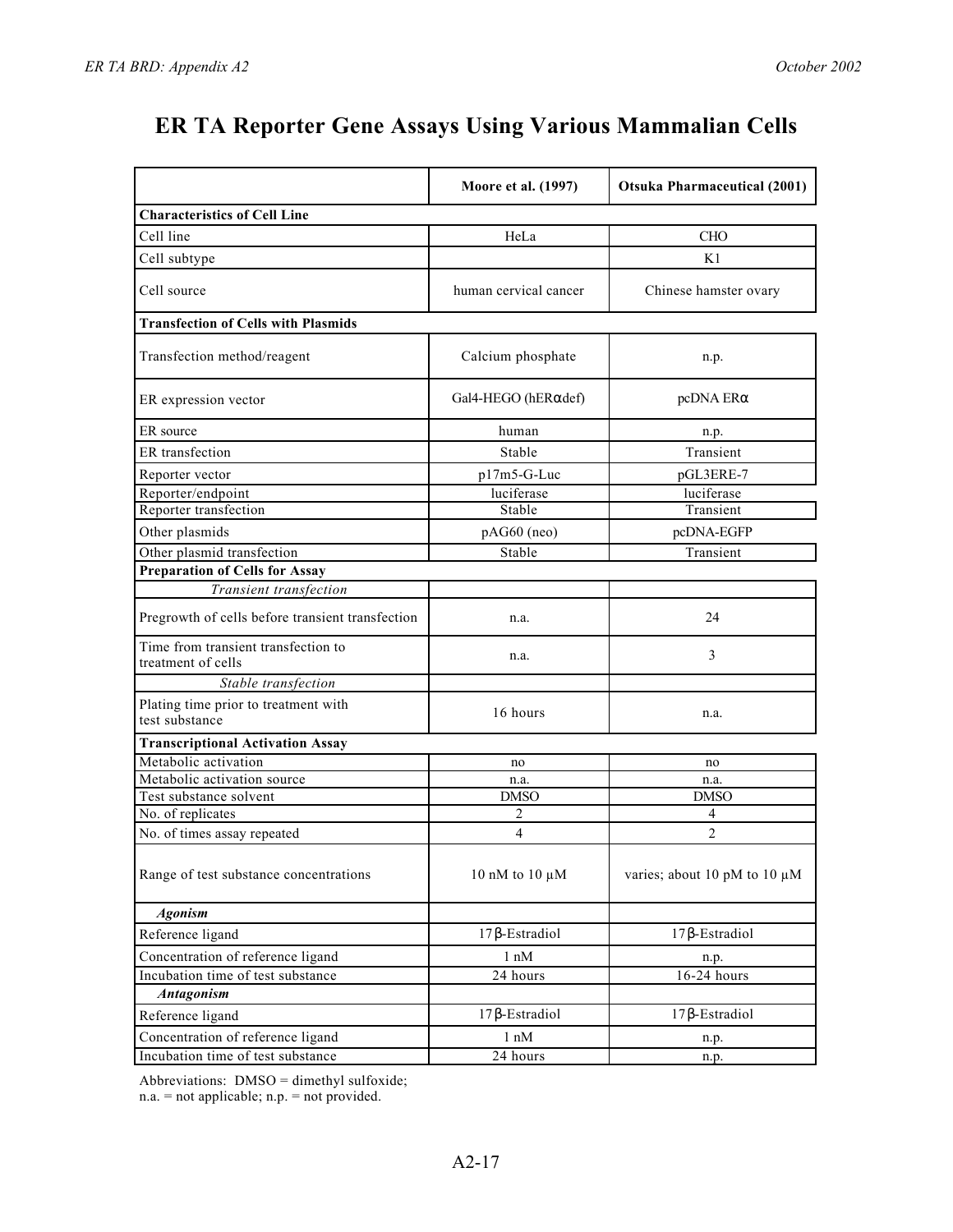|                                                           | <b>Otsuka Pharmaceutical (2001)</b> | Ramamoorthy et al. (1997b)      |
|-----------------------------------------------------------|-------------------------------------|---------------------------------|
| <b>Characteristics of Cell Line</b>                       |                                     |                                 |
| Cell line                                                 | <b>CHO</b>                          | MDA-MB-231                      |
| Cell subtype                                              | K1                                  |                                 |
| Cell source                                               | Chinese hamster ovary               | human breast cancer<br>(ER-neg) |
| <b>Transfection of Cells with Plasmids</b>                |                                     |                                 |
| Transfection method/reagent                               | n.p.                                | Calcium phosphate               |
| ER expression vector                                      | pcDNA ER                            | hER (undefined)                 |
| ER source                                                 | n.p.                                | human                           |
| ER transfection                                           | Stable                              | Transient                       |
| Reporter vector                                           | pINDERE-15                          | $pC3-Luc$                       |
| Reporter/endpoint                                         | luciferase                          | luciferase                      |
| Reporter transfection                                     | Stable                              | Transient                       |
| Other plasmids                                            | none                                | none                            |
| Other plasmid transfection                                | n.a.                                | n.a.                            |
| <b>Preparation of Cells for Assay</b>                     |                                     |                                 |
| Transient transfection                                    |                                     |                                 |
| Pregrowth of cells before transient transfection          | n.a.                                | 24 hours                        |
| Time from transient transfection to<br>treatment of cells | n.a.                                | 18 hours                        |
| Stable transfection                                       |                                     |                                 |
| Plating time prior to treatment with<br>test substance    | 24                                  | n.a.                            |
| <b>Transcriptional Activation Assay</b>                   |                                     |                                 |
| Metabolic activation                                      | no                                  | no                              |
| Metabolic activation source                               | n.a.                                | n.a.                            |
| Test substance solvent                                    | <b>DMSO</b>                         | <b>DMSO</b>                     |
| No. of replicates                                         | n.p.                                | n.p.                            |
| No. of times assay repeated                               | n.p.                                | n.p.                            |
| Range of test substance concentrations                    | varies; about 1 pm to 100 nM        | $10 \mu M$                      |
| <b>Agonism</b>                                            |                                     |                                 |
| Reference ligand                                          | 17 -Estradiol                       | 17 -Estradiol                   |
| Concentration of reference ligand                         | .001 $\mu$ M                        | $10 \text{ nM}$                 |
| Incubation time of test substance                         | 16-24 hours                         | 2 days                          |
| <b>Antagonism</b>                                         | not done                            | not done                        |
| Reference ligand                                          |                                     |                                 |
| Concentration of reference ligand                         |                                     |                                 |
| Incubation time of test substance                         |                                     |                                 |

Abbreviations: DMSO = dimethyl sulfoxide;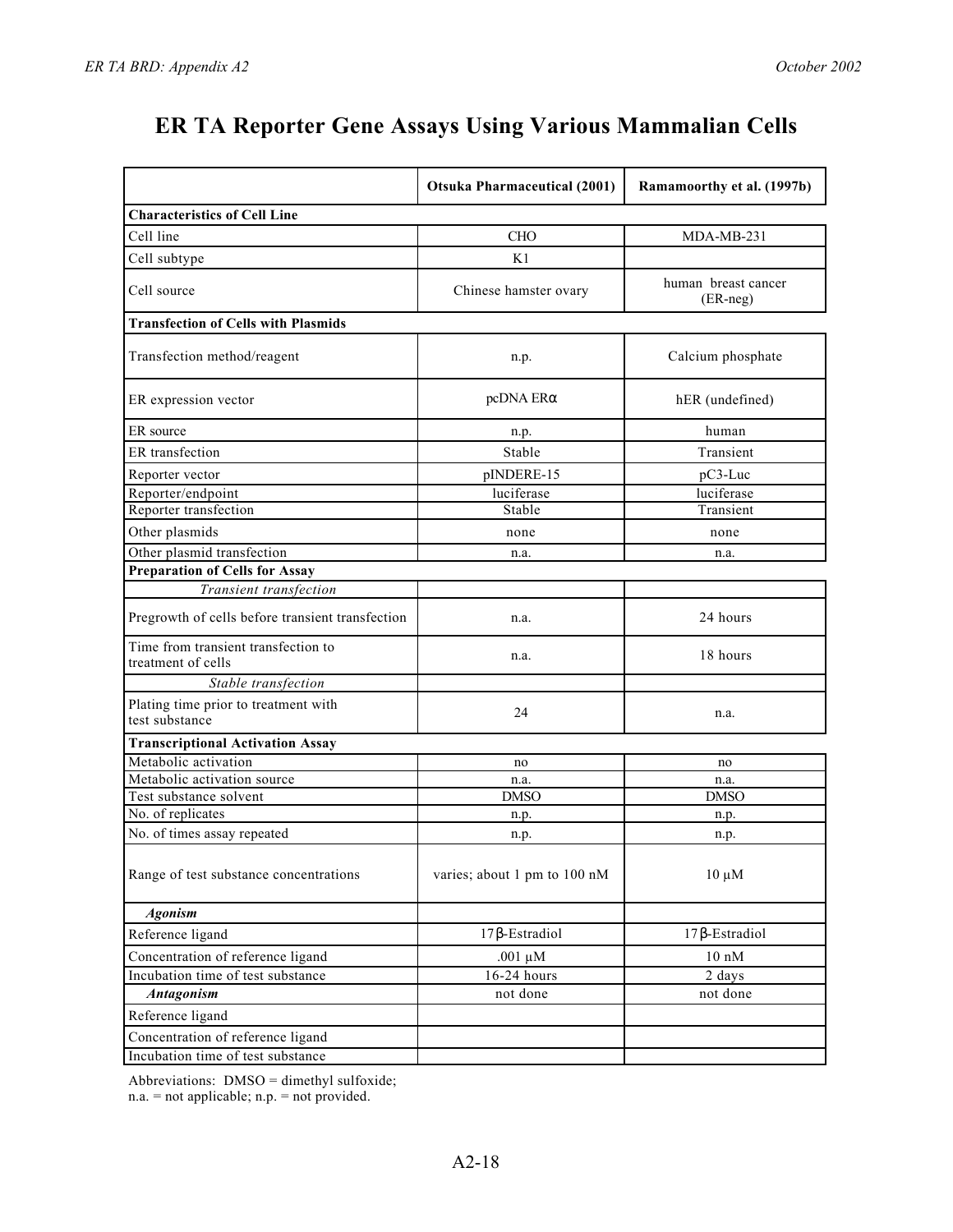|                                                           | Ramamoorthy et al. (1997b) | <b>Rogers and Denison (2000)</b> |
|-----------------------------------------------------------|----------------------------|----------------------------------|
| <b>Characteristics of Cell Line</b>                       |                            |                                  |
| Cell line                                                 | HepG <sub>2</sub>          | $BG-1$                           |
| Cell subtype                                              |                            | BG1Luc4E2                        |
| Cell source                                               | human liver cancer         | human ovarian carcinoma          |
| <b>Transfection of Cells with Plasmids</b>                |                            |                                  |
| Transfection method/reagent                               | and OptiMEM<br>Lipofectin  | Polyprene                        |
| ER expression vector                                      | hER (undefined)            | endogenous                       |
| ER source                                                 | human                      | human                            |
| ER transfection                                           | Transient                  | Transient                        |
| Reporter vector                                           | pC3-LUC                    | pGudLuc7ere                      |
| Reporter/endpoint                                         | luciferase                 | luciferase                       |
| Reporter transfection                                     | Transient                  | Transient                        |
| Other plasmids                                            | -gal plasmid               | none                             |
| Other plasmid transfection                                | Transient                  | n.a.                             |
| <b>Preparation of Cells for Assay</b>                     |                            |                                  |
| Transient transfection                                    |                            |                                  |
| Pregrowth of cells before transient transfection          | 18 hours                   | n.p.                             |
| Time from transient transfection to<br>treatment of cells | 3 hours                    | 48 hours                         |
| Stable transfection                                       |                            |                                  |
| Plating time prior to treatment with<br>test substance    | n.a.                       | n.a.                             |
| <b>Transcriptional Activation Assay</b>                   |                            |                                  |
| Metabolic activation                                      | no                         | no                               |
| Metabolic activation source                               | n.a.                       | n.a.                             |
| Test substance solvent                                    | <b>DMSO</b>                | DMSO or ethanol                  |
| No. of replicates                                         | 3                          | n.p.                             |
| No. of times assay repeated                               | n.p.                       | At least 3                       |
| Range of test substance concentrations                    | 1 nM to 1 $\mu$ M          |                                  |
| <b>Agonism</b>                                            |                            |                                  |
| Reference ligand                                          | 17 -Estradiol              | 17 -Estradiol                    |
| Concentration of reference ligand                         | n.p.                       | $1 \text{ nM}$                   |
| Incubation time of test substance                         | 24 hours                   | 24 hours                         |
| <b>Antagonism</b>                                         | not done                   |                                  |
| Reference ligand                                          |                            | 17 -Estradiol                    |
| Concentration of reference ligand                         |                            | 1 nM                             |
| Incubation time of test substance                         |                            | 24 hours                         |

Abbreviations: DMSO = dimethyl sulfoxide;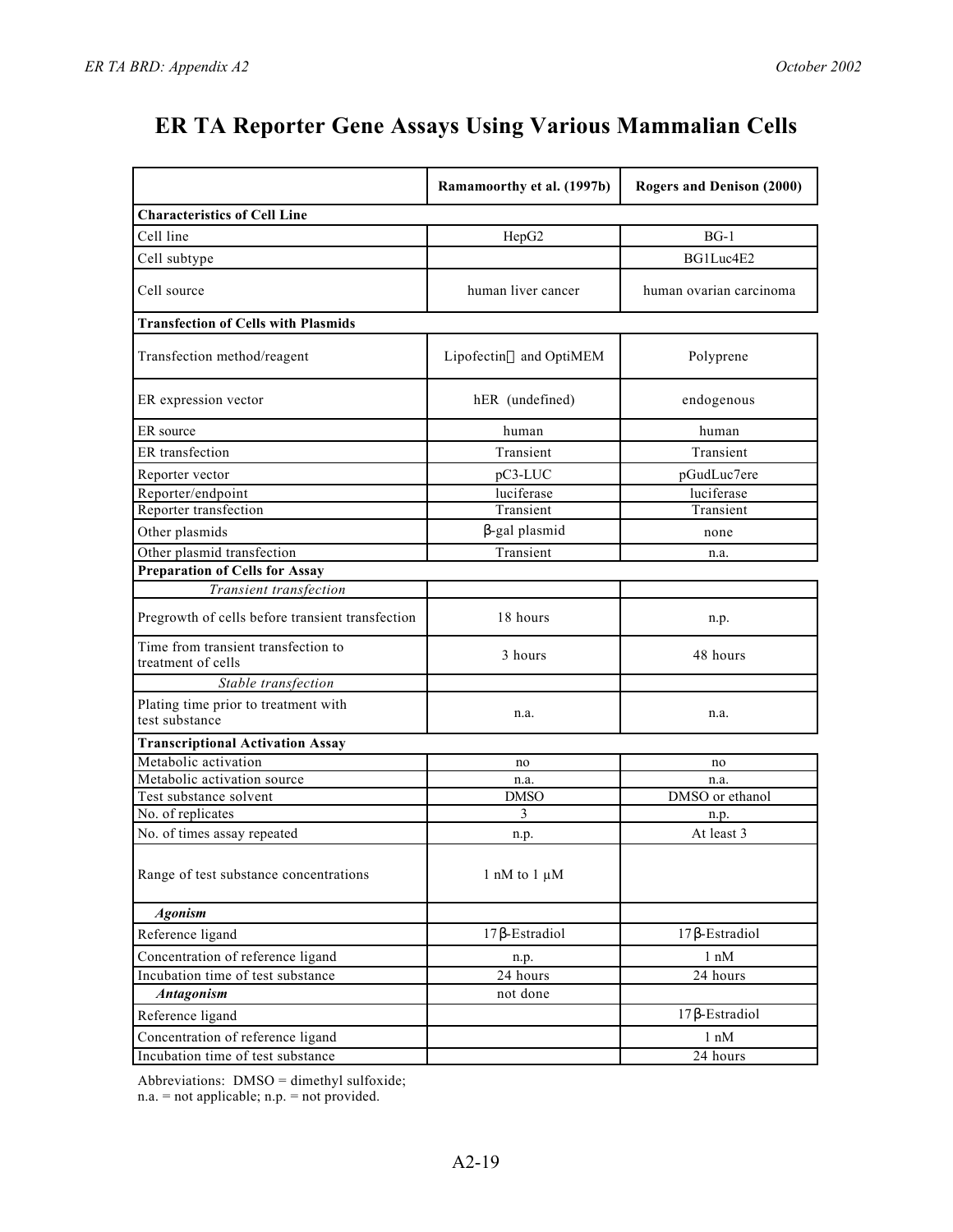|                                                           | Seinen et al. (1999)   | Seinen et al. (1999)   |
|-----------------------------------------------------------|------------------------|------------------------|
| <b>Characteristics of Cell Line</b>                       |                        |                        |
| Cell line                                                 | <b>HEK 293</b>         | <b>HEK 293</b>         |
| Cell subtype                                              |                        |                        |
| Cell source                                               | human embryonal kidney | human embryonal kidney |
| <b>Transfection of Cells with Plasmids</b>                |                        |                        |
| Transfection method/reagent                               | Calcium phosphate      | Calcium phosphate      |
| ER expression vector                                      | pSG5-HEGO (hER)        | pSG5-HEGO (hER)        |
| ER source                                                 | human                  | human                  |
| ER transfection                                           | Transient              | Stable                 |
| Reporter vector                                           | 3xERE-TATA-LUC         | 3xERE-TATA-LUC         |
| Reporter/endpoint                                         | luciferase             | luciferase             |
| Reporter transfection                                     | Transient              | Stable                 |
| Other plasmids                                            | SV2-LacZ               | SV2-LacZ               |
| Other plasmid transfection                                | Transient              | Stable                 |
| <b>Preparation of Cells for Assay</b>                     |                        |                        |
| Transient transfection                                    |                        |                        |
| Pregrowth of cells before transient transfection          | 24 hours               | n.a.                   |
| Time from transient transfection to<br>treatment of cells | 16 hours               | n.a.                   |
| Stable transfection                                       |                        |                        |
| Plating time prior to treatment with<br>test substance    | n.a.                   | 48 hours               |
| <b>Transcriptional Activation Assay</b>                   |                        |                        |
| Metabolic activation                                      | no                     | no                     |
| Metabolic activation source                               | n.a.                   | n.a.                   |
| Test substance solvent                                    | Ethanol                | Ethanol                |
| No. of replicates                                         | n.p.                   | n.p.                   |
| No. of times assay repeated                               | n.p.                   | n.p.                   |
| Range of test substance concentrations                    | 100 nM to 50 $\mu$ M   | 100 nM to 50 $\mu$ M   |
| <b>Agonism</b>                                            |                        |                        |
| Reference ligand                                          | 17 -Estradiol          | 17 -Estradiol          |
| Concentration of reference ligand                         | $0.1$ pM to $1$ nM     | 1 pM to 1 nM           |
| Incubation time of test substance                         | 24 hours               | 24 hours               |
| Antagonism                                                | not done               | not done               |
| Reference ligand                                          |                        |                        |
| Concentration of reference ligand                         |                        |                        |
| Incubation time of test substance                         |                        |                        |

Abbreviations: DMSO = dimethyl sulfoxide;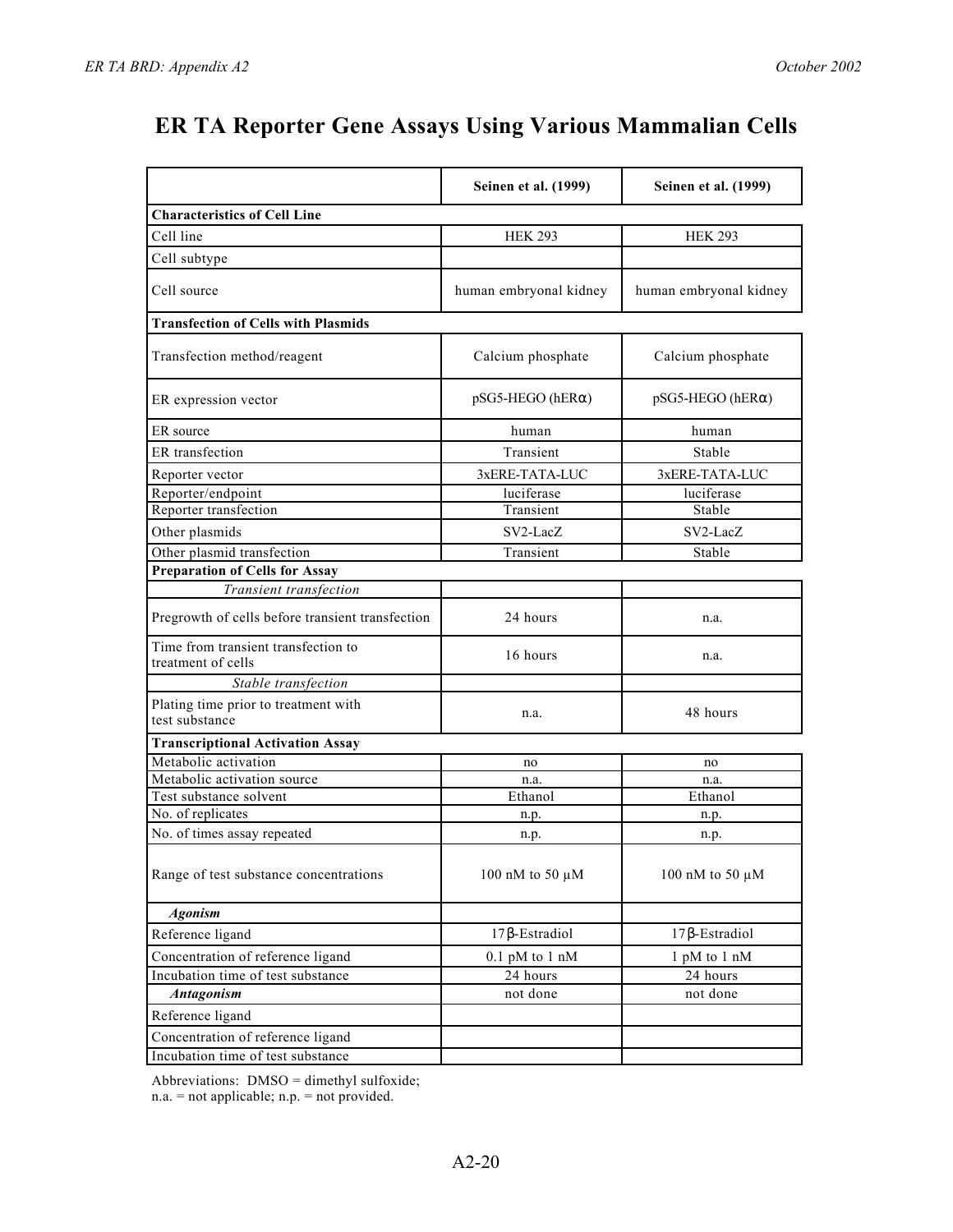|                                                           | Seinen et al. (1999)   | Seinen et al. (1999)   |
|-----------------------------------------------------------|------------------------|------------------------|
| <b>Characteristics of Cell Line</b>                       |                        |                        |
| Cell line                                                 | <b>HEK 293</b>         | <b>HEK 293</b>         |
| Cell subtype                                              |                        |                        |
| Cell source                                               | human embryonal kidney | human embryonal kidney |
| <b>Transfection of Cells with Plasmids</b>                |                        |                        |
| Transfection method/reagent                               | Calcium phosphate      | Calcium phosphate      |
| ER expression vector                                      | pSG5-hER               | pSG5-hER               |
| ER source                                                 | human                  | human                  |
| ER transfection                                           | Transient              | Stable                 |
| Reporter vector                                           | 3xERE-TATA-LUC         | 3xERE-TATA-LUC         |
| Reporter/endpoint                                         | luciferase             | luciferase             |
| Reporter transfection                                     | Transient              | Stable                 |
| Other plasmids                                            | SV2-LacZ               | SV2-LacZ               |
| Other plasmid transfection                                | Transient              | Stable                 |
| <b>Preparation of Cells for Assay</b>                     |                        |                        |
| Transient transfection                                    |                        |                        |
| Pregrowth of cells before transient transfection          | 24 hours               | n.a.                   |
| Time from transient transfection to<br>treatment of cells | 16 hours               | n.a.                   |
| Stable transfection                                       |                        |                        |
| Plating time prior to treatment with<br>test substance    | n.a.                   | 48 hours               |
| <b>Transcriptional Activation Assay</b>                   |                        |                        |
| Metabolic activation                                      | no                     | no                     |
| Metabolic activation source                               | n.a.                   | n.a.                   |
| Test substance solvent                                    | Ethanol                | Ethanol                |
| No. of replicates                                         | n.p.                   | n.p.                   |
| No. of times assay repeated                               | n.p.                   | n.p.                   |
| Range of test substance concentrations                    | 100 nM to 50 $\mu$ M   | 100 nM to 50 µM        |
| <b>Agonism</b>                                            |                        |                        |
| Reference ligand                                          | 17 -Estradiol          | 17 -Estradiol          |
| Concentration of reference ligand                         | $0.1$ nM to $100$ nM   | 10 pM to 10 nM         |
| Incubation time of test substance                         | 24 hours               | 24 hours               |
| <b>Antagonism</b>                                         | not done               | not done               |
| Reference ligand                                          |                        |                        |
| Concentration of reference ligand                         |                        |                        |
| Incubation time of test substance                         |                        |                        |

Abbreviations: DMSO = dimethyl sulfoxide;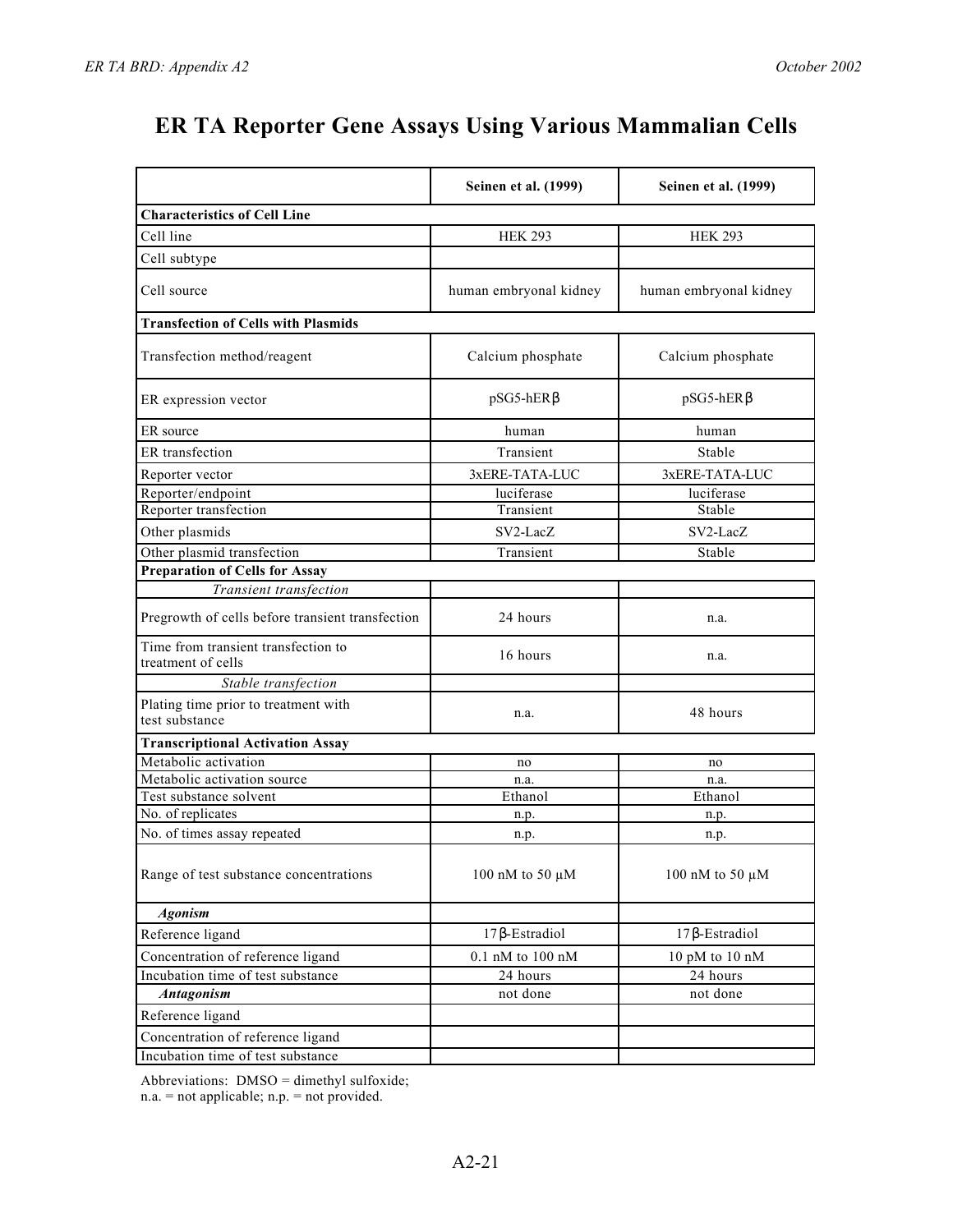|                                                           | <b>Shelby et al. (1996)</b>                          | Sumida et al. (2001)      |
|-----------------------------------------------------------|------------------------------------------------------|---------------------------|
| <b>Characteristics of Cell Line</b>                       |                                                      |                           |
| Cell line                                                 | HeLa                                                 | HeLa                      |
| Cell subtype                                              |                                                      |                           |
| Cell source                                               | human cervical cancer                                | human cervical cancer     |
| <b>Transfection of Cells with Plasmids</b>                |                                                      |                           |
| Transfection method/reagent                               | Electroporation                                      | Lipofect AMINE™           |
| ER expression vector                                      | pRSV                                                 | pRc/RSV-hER               |
| ER source                                                 | mouse                                                | human                     |
| ER transfection                                           | Transient                                            | Transient                 |
| Reporter vector                                           | ERET81CAT                                            | pGV-tk-vEREx5             |
| Reporter/endpoint                                         | CAT expression                                       | luciferase                |
| Reporter transfection                                     | Transient                                            | Transient                 |
| Other plasmids                                            |                                                      |                           |
| Other plasmid transfection                                |                                                      |                           |
| <b>Preparation of Cells for Assay</b>                     |                                                      |                           |
| Transient transfection                                    |                                                      |                           |
| Pregrowth of cells before transient transfection          | n.p.                                                 | n.p.                      |
| Time from transient transfection to<br>treatment of cells | n.p.                                                 | Overnight                 |
| Stable transfection                                       |                                                      |                           |
| Plating time prior to treatment with<br>test substance    | n.a.                                                 | n.a.                      |
| <b>Transcriptional Activation Assay</b>                   |                                                      |                           |
| Metabolic activation                                      | no                                                   | yes                       |
| Metabolic activation source                               | n.a.                                                 | S9 from induced rat liver |
| Test substance solvent                                    | n.p.                                                 | <b>DMSO</b>               |
| No. of replicates                                         | 3                                                    | n.p.                      |
| No. of times assay repeated                               | 3                                                    | n.p.                      |
| Range of test substance concentrations                    | varies for substance; 0.01 to<br>$10,000 \text{ nM}$ | 100 pM to 10 $\mu$ M      |
| <b>Agonism</b>                                            |                                                      |                           |
| Reference ligand                                          | 17 -Estradiol                                        | 17 -Estradiol             |
| Concentration of reference ligand                         | $1 \text{ nM}$                                       | n.p.                      |
| Incubation time of test substance                         | 28 hours                                             | 24-28 hours               |
| <b>Antagonism</b>                                         | not done                                             | not done                  |
| Reference ligand                                          |                                                      |                           |
| Concentration of reference ligand                         |                                                      |                           |
| Incubation time of test substance                         |                                                      |                           |

Abbreviations: DMSO = dimethyl sulfoxide;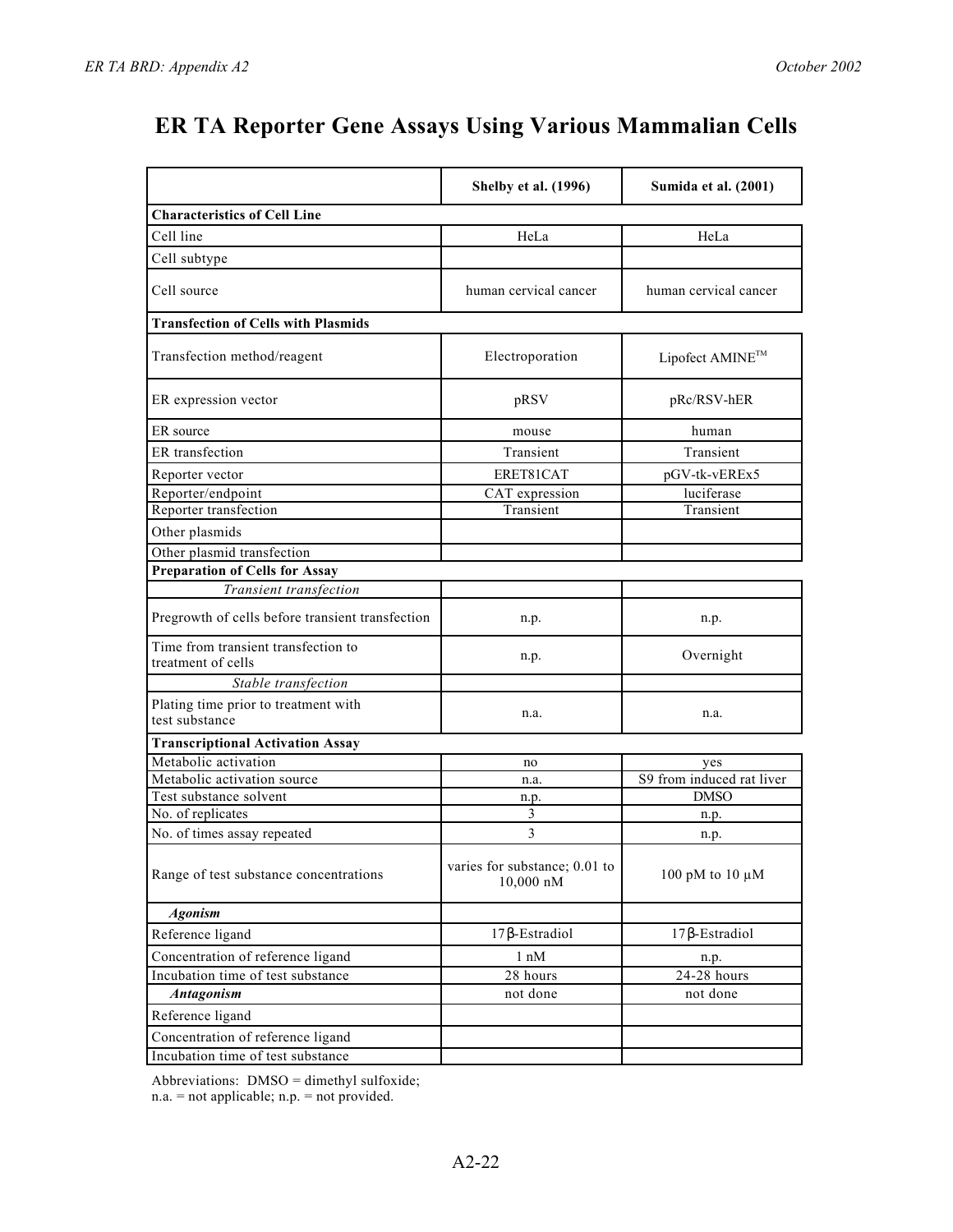|                                                           | Sun et al. (1999)        | Sun et al. (1999)        |
|-----------------------------------------------------------|--------------------------|--------------------------|
| <b>Characteristics of Cell Line</b>                       |                          |                          |
| Cell line                                                 | $HEC-1$                  | $HEC-1$                  |
| Cell subtype                                              |                          |                          |
| Cell source                                               | human endometrial cancer | human endometrial cancer |
| <b>Transfection of Cells with Plasmids</b>                |                          |                          |
| Transfection method/reagent                               | Calcium phosphate        | Calcium phosphate        |
| ER expression vector                                      | pCMV5-hER                | pCMV5-hER                |
| ER source                                                 | human                    | human                    |
| ER transfection                                           | Transient                | Transient                |
| Reporter vector                                           | ERE3-pS2-CAT             | ERE3-pS2-CAT             |
| Reporter/endpoint                                         | $\overline{\text{CAT}}$  | <b>CAT</b>               |
| Reporter transfection                                     | Transient                | Transient                |
| Other plasmids                                            | pCH110 or pCMV- -gal     | pCH110 or pCMV- -gal     |
| Other plasmid transfection                                | Transient                | Transient                |
| <b>Preparation of Cells for Assay</b>                     |                          |                          |
| Transient transfection                                    |                          |                          |
| Pregrowth of cells before transient transfection          | n.p.                     | n.p.                     |
| Time from transient transfection to<br>treatment of cells | n.p.                     | n.p.                     |
| Stable transfection                                       |                          |                          |
| Plating time prior to treatment with<br>test substance    | n.a.                     | n.a.                     |
| <b>Transcriptional Activation Assay</b>                   |                          |                          |
| Metabolic activation                                      | no                       | no                       |
| Metabolic activation source                               | n.a.                     | n.a.                     |
| Test substance solvent                                    | n.p.                     | n.p.                     |
| No. of replicates                                         | n.p.                     | n.p.                     |
| No. of times assay repeated                               | At least 3               | At least 3               |
| Range of test substance concentrations                    | 1 pM to 1 $\mu$ M        | 1 pM to 1 $\mu$ M        |
| <b>Agonism</b>                                            |                          |                          |
| Reference ligand                                          | 17 -Estradiol            | 17 -Estradiol            |
| Concentration of reference ligand                         | n.p.                     | n.p.                     |
| Incubation time of test substance                         | n.p.                     | n.p.                     |
| <b>Antagonism</b>                                         | not done                 |                          |
| Reference ligand                                          |                          | -Estradiol<br>17         |
| Concentration of reference ligand                         |                          | 1 nM                     |
| Incubation time of test substance                         |                          | n.p.                     |

Abbreviations: DMSO = dimethyl sulfoxide;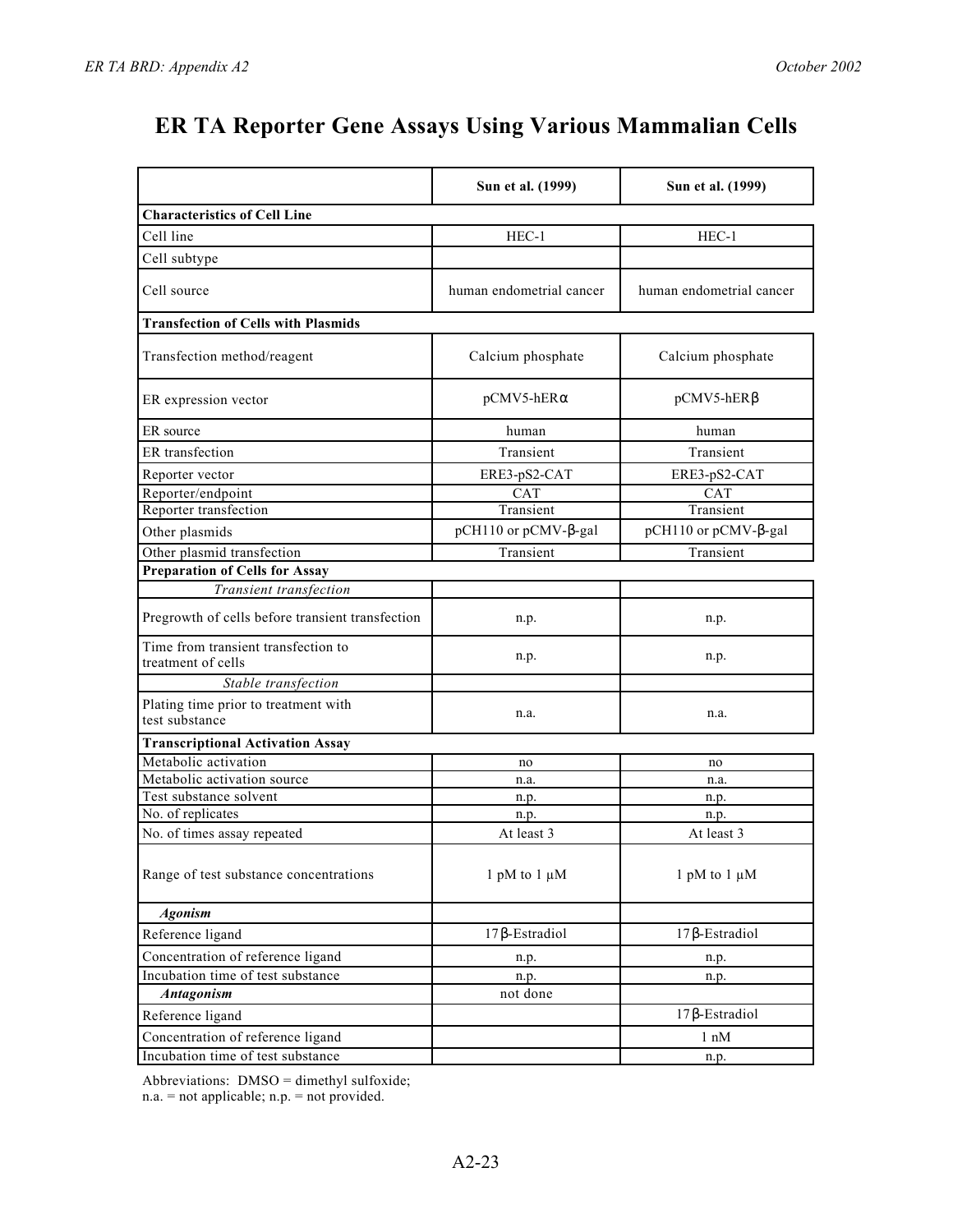|                                                           | Sun et al. (1999)        | Sun et al. (1999)        |
|-----------------------------------------------------------|--------------------------|--------------------------|
| <b>Characteristics of Cell Line</b>                       |                          |                          |
| Cell line                                                 | $HEC-1$                  | $HEC-1$                  |
| Cell subtype                                              |                          |                          |
| Cell source                                               | human endometrial cancer | human endometrial cancer |
| <b>Transfection of Cells with Plasmids</b>                |                          |                          |
| Transfection method/reagent                               | Calcium phosphate        | Calcium phosphate        |
| ER expression vector                                      | pCMV5-hER                | pCMV5-hER                |
| ER source                                                 | human                    | human                    |
| ER transfection                                           | Transient                | Transient                |
| Reporter vector                                           | C3-Ti-LUC                | C3-Ti-LUC                |
| Reporter/endpoint                                         | luciferase               | luciferase               |
| Reporter transfection                                     | Transient                | Transient                |
| Other plasmids                                            | pCH110 or pCMV- -gal     | pCH110 or pCMV- -gal     |
| Other plasmid transfection                                | Transient                | Transient                |
| <b>Preparation of Cells for Assay</b>                     |                          |                          |
| Transient transfection                                    |                          |                          |
| Pregrowth of cells before transient transfection          | n.p.                     | n.p.                     |
| Time from transient transfection to<br>treatment of cells | n.p.                     | n.p.                     |
| Stable transfection                                       |                          |                          |
| Plating time prior to treatment with<br>test substance    | n.a.                     | n.a.                     |
| <b>Transcriptional Activation Assay</b>                   |                          |                          |
| Metabolic activation                                      | no                       | no                       |
| Metabolic activation source                               | n.a.                     | n.a.                     |
| Test substance solvent                                    | n.p.                     | n.p.                     |
| No. of replicates                                         | n.p.                     | n.p.                     |
| No. of times assay repeated                               | At least 3               | At least 3               |
| Range of test substance concentrations                    | 1 pM to 1 $\mu$ M        | 1 pM to 1 $\mu$ M        |
| <b>Agonism</b>                                            |                          |                          |
| Reference ligand                                          | 17 -Estradiol            | 17 -Estradiol            |
| Concentration of reference ligand                         | n.p.                     | n.p.                     |
| Incubation time of test substance                         | n.p.                     | n.p.                     |
| <b>Antagonism</b>                                         | not done                 |                          |
| Reference ligand                                          |                          | 17 -Estradiol            |
| Concentration of reference ligand                         |                          | $1 \text{ nM}$           |
| Incubation time of test substance                         |                          | n.p.                     |

Abbreviations: DMSO = dimethyl sulfoxide;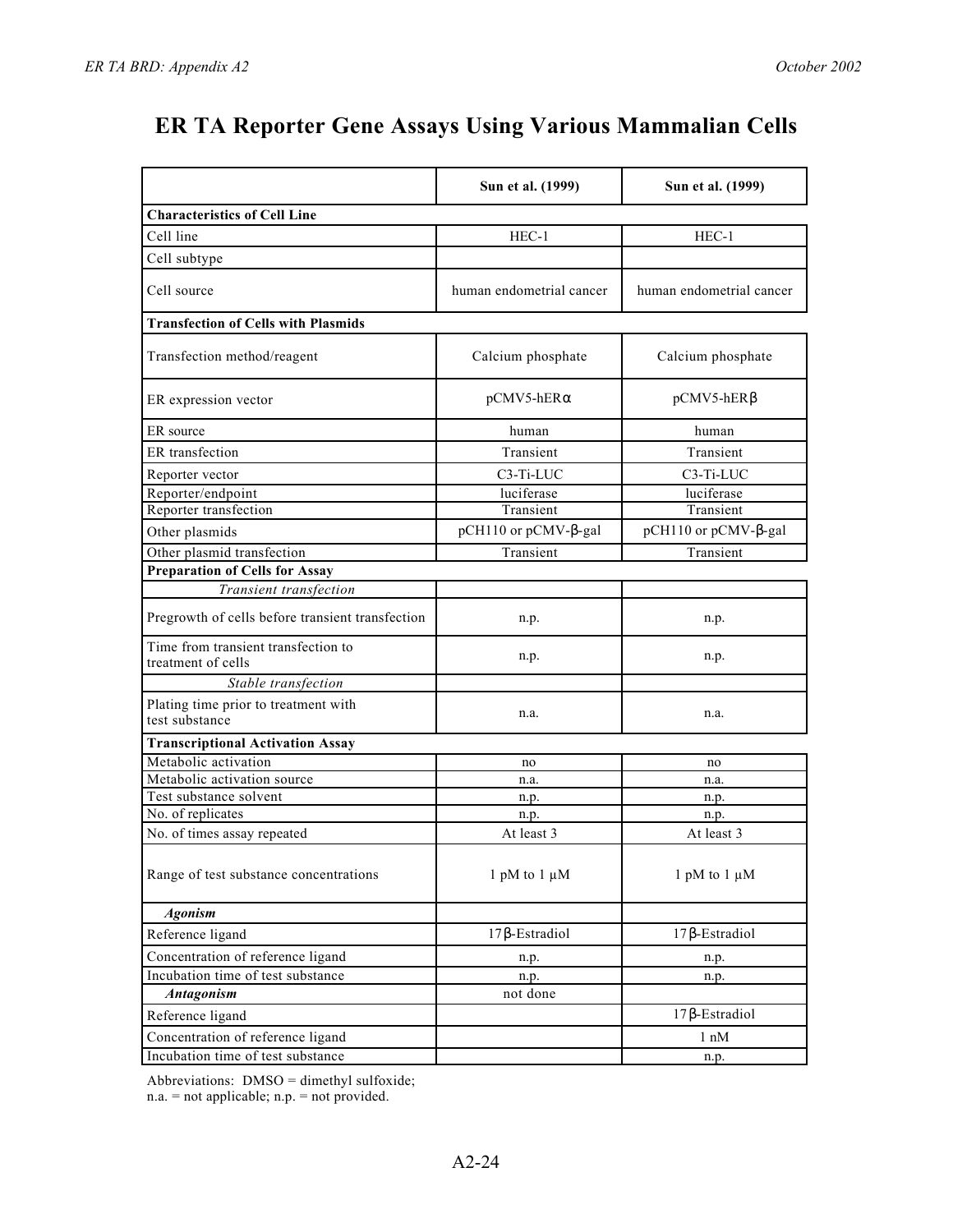|                                                           | Tarumi et al. (2000)                                                       | Tremblay et al. (1998)    |
|-----------------------------------------------------------|----------------------------------------------------------------------------|---------------------------|
| <b>Characteristics of Cell Line</b>                       |                                                                            |                           |
| Cell line                                                 | HeLa                                                                       | $COS-1$                   |
| Cell subtype                                              |                                                                            |                           |
| Cell source                                               | human cervical cancer                                                      | monkey kidney             |
| <b>Transfection of Cells with Plasmids</b>                |                                                                            |                           |
| Transfection method/reagent                               | Lipofect AMINE™                                                            | Calcium phosphate         |
| ER expression vector                                      | hER (undefined)                                                            | pCMX-mER                  |
| ER source                                                 | human                                                                      | mouse                     |
| ER transfection                                           | Transient                                                                  | Transient                 |
| Reporter vector                                           | Luc (undefined)                                                            | vitA2-ERETKLuc            |
| Reporter/endpoint                                         | luciferase                                                                 | luciferase                |
| Reporter transfection                                     | Transient                                                                  | Transient                 |
| Other plasmids                                            |                                                                            |                           |
| Other plasmid transfection                                |                                                                            |                           |
| <b>Preparation of Cells for Assay</b>                     |                                                                            |                           |
| Transient transfection                                    |                                                                            |                           |
| Pregrowth of cells before transient transfection          | 24 hours                                                                   | n.p.                      |
| Time from transient transfection to<br>treatment of cells | n.p.                                                                       | 8 to 16 hours             |
| Stable transfection                                       |                                                                            |                           |
| Plating time prior to treatment with<br>test substance    | n.a.                                                                       | n.a.                      |
| <b>Transcriptional Activation Assay</b>                   |                                                                            |                           |
| Metabolic activation                                      | no                                                                         | no                        |
| Metabolic activation source                               | n.a.                                                                       | n.a.                      |
| Test substance solvent                                    | <b>DMSO</b>                                                                | n.p.                      |
| No. of replicates                                         | 6                                                                          | n.p.                      |
| No. of times assay repeated                               | n.p.                                                                       | 3                         |
| Range of test substance concentrations                    | varies for substance: 0.1-10<br>$\mu$ g/mL or 10 nmol/L - 1<br>$\mu$ mol/L | 100 nM or 10 pM to 100 nM |
| <b>Agonism</b>                                            |                                                                            |                           |
| Reference ligand                                          | none                                                                       | 17 -Estradiol             |
| Concentration of reference ligand                         | n.a.                                                                       | n.p.                      |
| Incubation time of test substance                         | $\overline{2}4$ hours                                                      | 16 hours                  |
| <b>Antagonism</b>                                         | not done                                                                   |                           |
| Reference ligand                                          |                                                                            | 17 -Estradiol             |
| Concentration of reference ligand                         |                                                                            | $10 \text{ nM}$           |
| Incubation time of test substance                         |                                                                            | 16 hours                  |

Abbreviations: DMSO = dimethyl sulfoxide;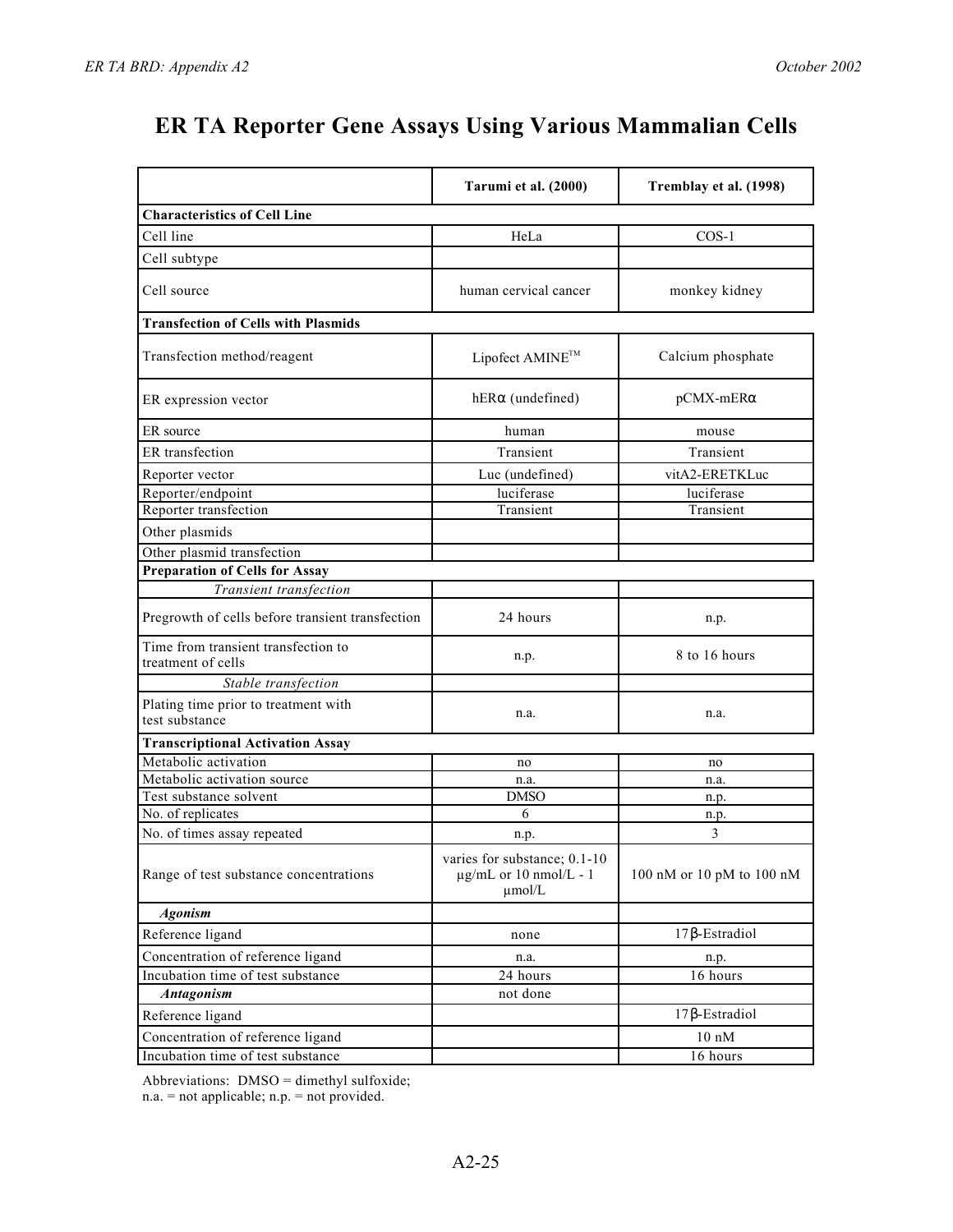|                                                           | Tremblay et al. (1998)    | Tremblay et al. (1998)    |
|-----------------------------------------------------------|---------------------------|---------------------------|
| <b>Characteristics of Cell Line</b>                       |                           |                           |
| Cell line                                                 | $COS-1$                   | $COS-1$                   |
| Cell subtype                                              |                           |                           |
|                                                           |                           |                           |
| Cell source                                               | monkey kidney             | monkey kidney             |
| <b>Transfection of Cells with Plasmids</b>                |                           |                           |
| Transfection method/reagent                               | Calcium phosphate         | Calcium phosphate         |
| ER expression vector                                      | pCMX-mER                  | pCMX-mER                  |
| ER source                                                 | mouse                     | mouse                     |
| ER transfection                                           | Transient                 | Transient                 |
| Reporter vector                                           | vitA2-ERETKLuc            | vitA2-EREBLuc             |
| Reporter/endpoint                                         | luciferase                | luciferase                |
| Reporter transfection                                     | Transient                 | Transient                 |
| Other plasmids                                            |                           |                           |
| Other plasmid transfection                                |                           |                           |
| <b>Preparation of Cells for Assay</b>                     |                           |                           |
| Transient transfection                                    |                           |                           |
| Pregrowth of cells before transient transfection          | n.p.                      | n.p.                      |
| Time from transient transfection to<br>treatment of cells | 8 to 16 hours             | 8 to 16 hours             |
| Stable transfection                                       |                           |                           |
| Plating time prior to treatment with<br>test substance    | n.a.                      | n.a.                      |
| <b>Transcriptional Activation Assay</b>                   |                           |                           |
| Metabolic activation                                      | no                        | no                        |
| Metabolic activation source                               | n.a.                      | n.a.                      |
| Test substance solvent                                    | n.p.                      | n.p.                      |
| No. of replicates                                         | n.p.                      | n.p.                      |
| No. of times assay repeated                               | 3                         | 3                         |
| Range of test substance concentrations                    | 100 nM or 10 pM to 100 nM | 100 nM or 10 pM to 100 nM |
| <b>Agonism</b>                                            |                           |                           |
| Reference ligand                                          | 17 -Estradiol             | 17 -Estradiol             |
| Concentration of reference ligand                         | n.p.                      | n.p.                      |
| Incubation time of test substance                         | 16 hours                  | 16 hours                  |
| Antagonism                                                |                           |                           |
| Reference ligand                                          | -Estradiol<br>17          | -Estradiol<br>17          |
| Concentration of reference ligand                         | $10 \text{ nM}$           | $10 \text{ nM}$           |
| Incubation time of test substance                         | 16 hours                  | 16 hours                  |

Abbreviations: DMSO = dimethyl sulfoxide;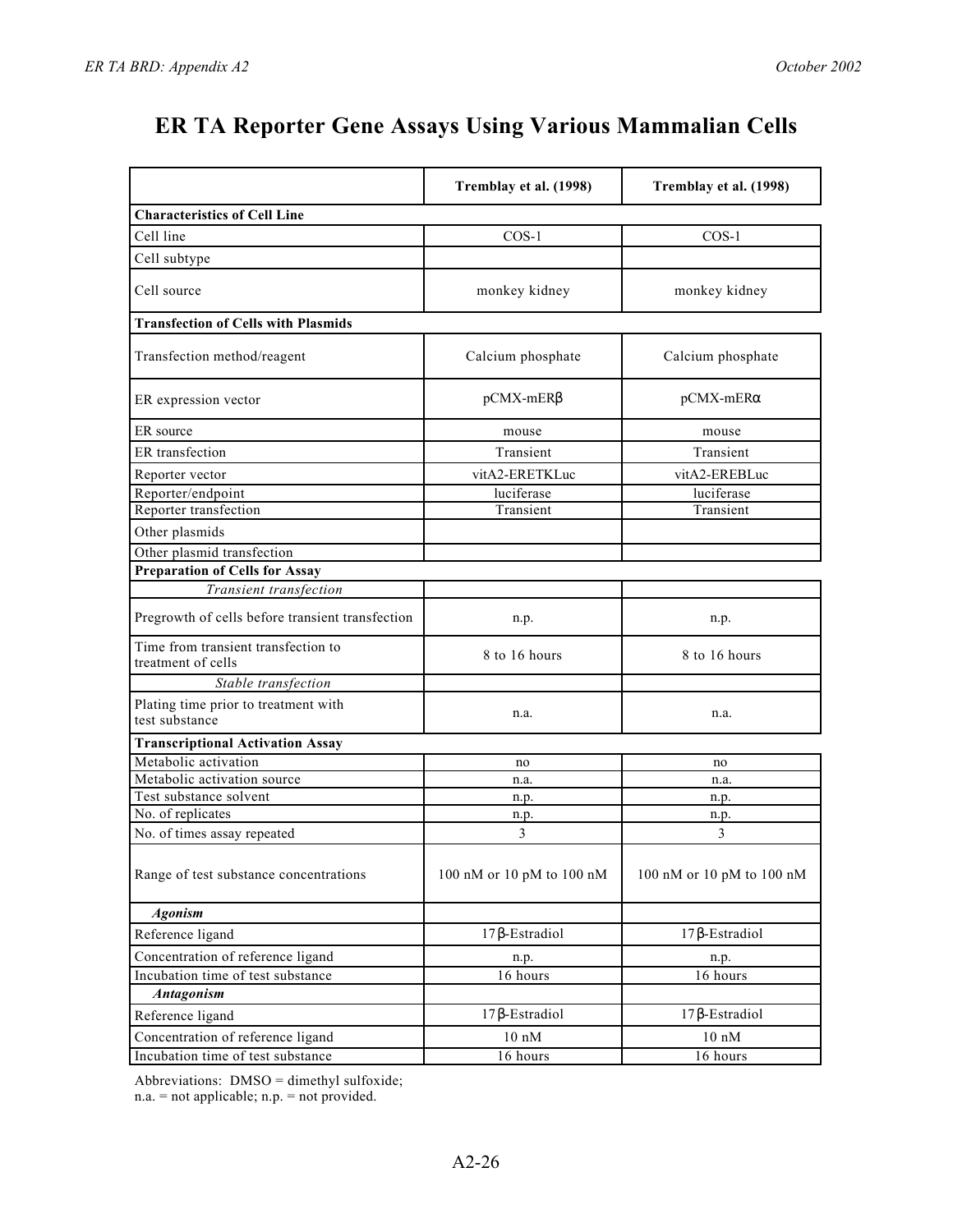|                                                           | Tremblay et al. (1998)    | <b>Xenobiotic Laboratory</b><br>Systems, Inc. |
|-----------------------------------------------------------|---------------------------|-----------------------------------------------|
| <b>Characteristics of Cell Line</b>                       |                           |                                               |
| Cell line                                                 | $COS-1$                   | $BG-1$                                        |
| Cell subtype                                              |                           | BG1Luc4E2                                     |
| Cell source                                               | monkey kidney             | human ovarian carcinoma                       |
| <b>Transfection of Cells with Plasmids</b>                |                           |                                               |
| Transfection method/reagent                               | Calcium phosphate         | n.p.                                          |
| ER expression vector                                      | pCMX-mER                  | endogenous                                    |
| ER source                                                 | mouse                     | human                                         |
| ER transfection                                           | Transient                 | n.a.                                          |
| Reporter vector                                           | vitA2-EREBLuc             | pGudLuc7ere                                   |
| Reporter/endpoint                                         | luciferase                | luciferase                                    |
| Reporter transfection                                     | Transient                 | Stable                                        |
| Other plasmids                                            |                           |                                               |
| Other plasmid transfection                                |                           |                                               |
| <b>Preparation of Cells for Assay</b>                     |                           |                                               |
| Transient transfection                                    |                           |                                               |
| Pregrowth of cells before transient transfection          | n.p.                      | n.a.                                          |
| Time from transient transfection to<br>treatment of cells | 8 to 16 hours             | n.a.                                          |
| Stable transfection                                       |                           |                                               |
| Plating time prior to treatment with<br>test substance    | n.a.                      | 24 hours                                      |
| <b>Transcriptional Activation Assay</b>                   |                           |                                               |
| Metabolic activation                                      | no                        | no                                            |
| Metabolic activation source                               | n.a.                      | n.a.                                          |
| Test substance solvent                                    | n.p.                      | <b>DMSO</b>                                   |
| No. of replicates                                         | n.p.                      | 1                                             |
| No. of times assay repeated                               | 3                         | n.p.                                          |
| Range of test substance concentrations                    | 100 nM or 10 pM to 100 nM | 10 $\mu$ g/mL to 10 pg/mL                     |
| <b>Agonism</b>                                            |                           |                                               |
| Reference ligand                                          | 17 -Estradiol             | -Estradiol<br>17                              |
| Concentration of reference ligand                         | n.p.                      | n.p.                                          |
| Incubation time of test substance                         | 16 hours                  | 24 hours                                      |
| <b>Antagonism</b>                                         |                           | not done                                      |
| Reference ligand                                          | 17 -Estradiol             |                                               |
| Concentration of reference ligand                         | $10 \text{ nM}$           |                                               |
| Incubation time of test substance                         | 16 hours                  |                                               |

Abbreviations: DMSO = dimethyl sulfoxide;